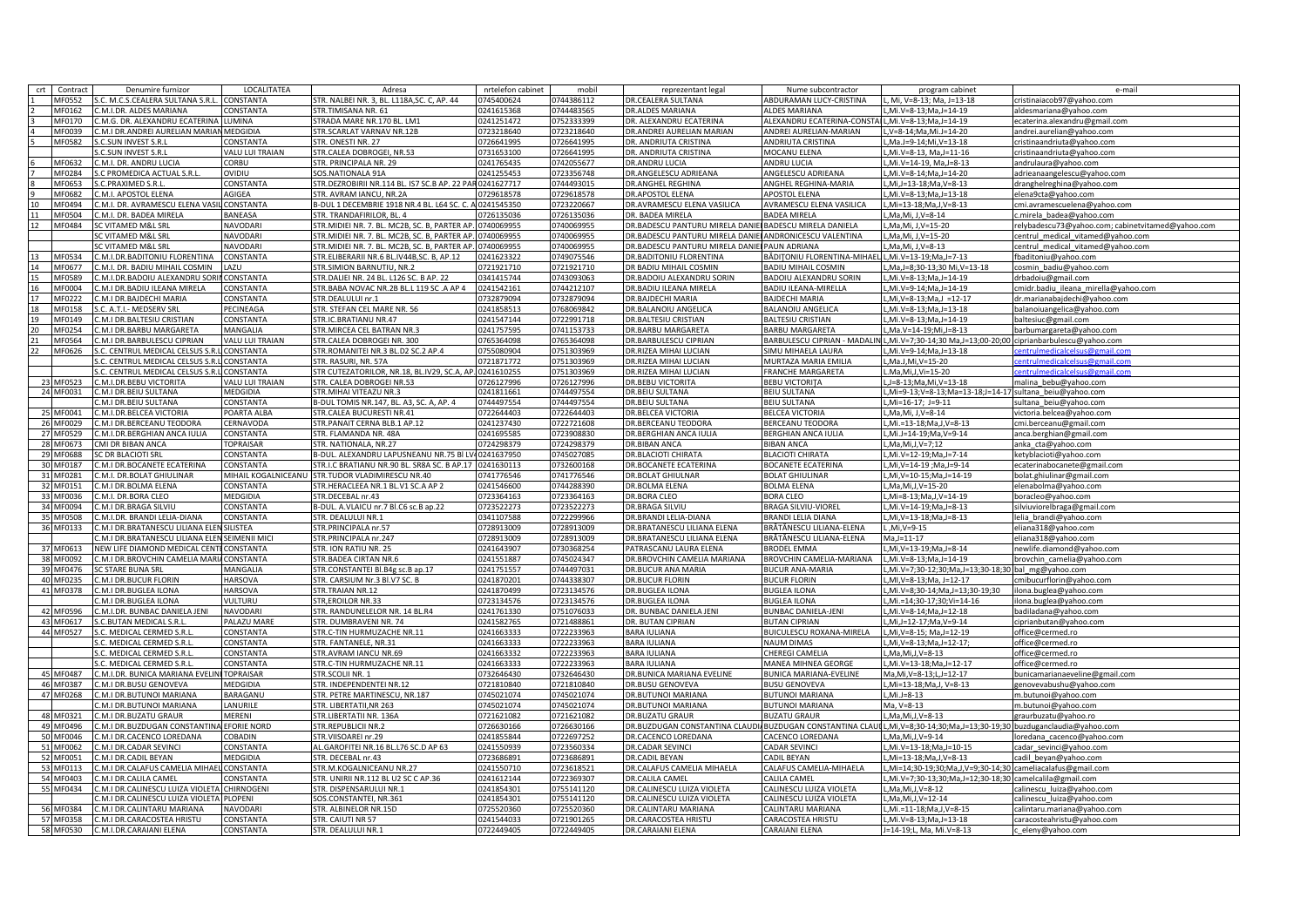| 59 MF0499                | <b>SC MEDICART SRL</b>                              | OVIDIU                   | SOS.NATIONALA NR.60                                                                | 0241253406   | 0726154116               | DR.CARAIVAN LUMINITA MARGARETA                               | CARAIVAN LUMINITA-MARGARET L, Ma, Mi, J, V=15-20     |                                                                   | luminita.caraivan@yahoo.com;medicart.ovidiu@yahoo.com                             |
|--------------------------|-----------------------------------------------------|--------------------------|------------------------------------------------------------------------------------|--------------|--------------------------|--------------------------------------------------------------|------------------------------------------------------|-------------------------------------------------------------------|-----------------------------------------------------------------------------------|
| 60 MF0298                | C.M.I DR.CARAULEANU ANI EMILIA                      | <b>ALBESTI</b>           | SOS, MANGALIEI NR. 31                                                              | 0755151235   | 0755151235               | DR.CARAULEANU ANI EMILIA                                     | CĂRĂULEANU ANI-EMILIA                                | L.Ma.J.V=09:30-14:30                                              | carauleanu ani@yahoo.com                                                          |
|                          | .M.I DR.CARAULEANU ANI EMILIA                       | <b>COTU VAI</b>          | STR. NEGRU VODA.FN                                                                 | 0755151235   | 0755151235               | DR.CARAULEANU ANI EMILIA                                     | CĂRĂULEANU ANI-EMILIA                                | Mi=09:30-14:30                                                    | carauleanu ani@yahoo.com                                                          |
| 61 MF0449                | C.M.I DR.CASAPU ANGELICA                            | CONSTANTA                | STR. N.GRINDEANU nr.57 bl.M7 sc.A ap.4                                             | 0241610466   | 0722419508               | DR.CASAPU ANGELICA                                           | CASAPU ANGELICA                                      | L,Mi.=13-18;Ma,J,V=8-13                                           | angelicacasapu@yahoo.com                                                          |
| 62 MF0512                | C.M.I.DR. CASLARU TATIANA                           | CONSTANTA                | B-DUL AUREL VLAICU NR. 43, BL. PC3, SC. B, AP. 10341449122                         |              | 0724520076               | DR.CASLARU TATIANA                                           | CASLARU TATIANA                                      | L, Mi, V=8-14; Ma, J=14-20                                        | tiacaslaru@yahoo.com                                                              |
| 63 MF0421                | C.M.I DR.CERCEL MARILENA DENISA CONSTANTA           |                          | B-DUL TOMIS NR. 142A                                                               | 0241549582   | 0744647280               | DR.CERCEL MARILENA DENISA                                    | CERCEL MARILENA-DENISA                               | L,Mi.=13-20;Ma,J,Vi=8-15                                          | cmidenisac@gmail.com                                                              |
| 64 MF0520                | C.M.I.DR.CHELCIOIU LAVINIA                          | CONSTANTA                | STR. VERONA NR. 4, PARTER                                                          | 0341489542   | 0722735635               | DR.CHELCIOIU LAVINIA                                         | CHELCIOIU LAVINIA                                    | L,Mi.V=8-14;Ma,J=12-18                                            | lavy_doctor_love@yahoo.com                                                        |
| 65 MF0262                | .M.I.DR.CHIOREAN MARIA                              | MANGALIA                 | STR. MIRCEA CEL BATRAN NR.3                                                        | 0241754035   | 0726761934               | DR.CHIOREAN MARIA ALEXANDRINA                                | CHIOREAN MARIA-ALEXANDRINA L, Mi.V=8-13; Ma, J=13-18 |                                                                   | chiorean.alexandrina@gmail.com                                                    |
| 66 MF0128                | .M.I DR.CHIORNITA VERONICA                          | CONSTANTA                | STR.ION RATIU NR. 30                                                               | 0241617850   | 0723576959               | DR.CHIORNITA VERONICA                                        | <b>HIORNITA VERONICA</b>                             | L,Mi=13-18;Ma,J,V=8-13                                            | chiornita_veronica@yahoo.com                                                      |
| 67 MF0252                | .M.I DR.CHIOSA RODICA                               | <b>COBADIN</b>           | STR.VIISOAREI NR.29                                                                | 0241855017   | 0764538802               | DR.CHIOSA RODICA                                             | <b>HIOSA RODICA</b>                                  | .Ma.Mi.J.V=11-16                                                  | rodicachiosa.cabinet@gmail.com                                                    |
| 68 MF0420                | C CRISANTIS SRL                                     | <b>FORIE SUD</b>         | STR.ION MOVILA 15A                                                                 | 0341442706   | 0723827471               | DR.CHIRILOAIE CRISTINA                                       | <b>CHIRILOAIE CRISTINA</b>                           | .,Mi.V=7-12;Ma,J=12-17                                            | crisantis cristina@yahoo.com                                                      |
| 69 MF0052                | .M.I DR.CHIVU PAULA LUMINITA                        | MEDGIDIA                 | STR.ROMANA NR.3                                                                    | 0241820631   | 0723307182               | DR.CHIVU PAULA LUMINITA                                      | CHIVU PAULA-LUMINITA                                 | L, Mi. V=8-13; Ma, J=14-19                                        | lumi_chivu@yahoo.com                                                              |
| 70 MF0480                | .M.I. DR.CICORTAS ADRIAN                            | CONSTANTA                | STR. UNIRII, NR 108, BL.G8, SC.B, PARTER                                           | 0724205790   | 0724205790               | DR.CICORTAS ADRIAN                                           | <b>ICORTAS ADRIAN</b>                                | L,Mi=12-19;Ma,J,V=8-15                                            | drcicortas@gmail.com                                                              |
| 71 MF0055                | C.M.I DR.CIMPOERU IONEL                             | TUZLA                    | STR.MECANIZARII NR.50                                                              | 0241747800   | 0723570582               | DR.CIMPOERU IONEL                                            | CIMPOERU IONEL                                       | L,MI, V=13-18; Ma, J=8-13                                         | ionel.cimpoeru1950@gmail.com                                                      |
| 72 MF0666                | S.C. CIOBANEL MEDICAL SYSTEM SRL MEDGIDIA           |                          | STR.ROMANA NR.3                                                                    | 0753121140   | 0753121140               | DR.CIOBANEL NICOLAE,CIOBANEL ALE                             | CIOBANEL ALEXANDRU NICOLAE                           | L, Mi. V=13-18; Ma, J=9-14                                        | alex.ciobanel@gmail.com                                                           |
| 73 MF0662                | S.C. CIOBANEL FAMILY CARE S.R.L.                    | CONSTANTA                | STR.AL.LAPUSNEANU. NR.103.BL.LV39.SC.A.AP 0753121140                               |              | 0753121140               | DR.CIOBANEL NICOLAE.CIOBANEL ALEX                            | CIOBANEL NICOLAE                                     | L,Mi,V=8;30-14;30;Ma,J=12;30-18;30 ciobanelnicolae@gmail.com      |                                                                                   |
| 74 MF0266                | C.M.I DR.CIOBANU LILIANA ALEXANI CONSTANTA          |                          | STR. PARTIZANILOR NR.26 BL. LV45 SC.A AP 1                                         | 0241640659   | 0740215152               | DR.CIOBANU LILIANA ALEXANDRINA                               | CIOBANU LILIANA-ALEXANDRINA                          | L.Mi.V=13-18 Ma.J=8-13                                            | ciobanuliliana91@yahoo.com                                                        |
| 75 MF0180                | .M.I DR.CIOBOTARU VASILE LUCIAN AGIGEA              |                          | SOS.AVRAM IANCU, NR. 2A                                                            | 0722273232   | 0722273232               | DR.CIOBOTARU VASILE LUCIAN                                   | CIOBOTARU VASILE-LUCIAN                              | L,Mi.V=8-13 Ma,J=13-18                                            | ciobotarulucian@ymail.com                                                         |
| 76 MF0627                | S.C. PRIMERA MED S.R.L.                             | CONSTANTA                | B-DUL 1 MAI NR. 82                                                                 | 0241681027   | 0744347658               | DR.CIOCAN MIHAELA                                            | <b>CIOCAN MIHAELA</b>                                | L, Ma, J=14-19; Mi. V=8-13                                        | ciocan.mihaela59@yahoo.com                                                        |
| 77 MF0280                | SC SALVI-MED SRL                                    | <b>CONSTANTA</b>         | B-DUL.1 DECEMBRIE 1918 NR.33 BL L19,SC.A, A0241512973                              |              | 0722282020               | DR.CIOINARU CORNELIA                                         | CIOINARU CORNELIA                                    | L,Ma,Mi,J=14-19; V=10-15                                          | cnrcornelia@yahoo.com                                                             |
| 78 MF0547                | SC GAMA DIAMED SRL                                  | MANGALIA                 | STR.T.S.SAVEANU NR.1                                                               | 0241740581   | 0733806362               | DR.THURY-BURILEANU ALEXANDRU-GA                              | CIOROIANU GRAȚIELA-MARIA                             | L, Mi.V=8-13; Ma, J=13-18                                         | office@gamadiamed.ro                                                              |
| 79 MF0700                | .C. MEDAXI THEV SRL                                 | CONSTANTA                | STR.DEALULUI nr.1                                                                  | 0341176901   | 0723645108               | DR.AXINTE ELENA CLAUDIA                                      | CROITORU CORNELIA CARMEN                             | L, Mi, V=8-14; Ma, J=11-13                                        | nteclaudia88@yahoo.com;croitoru cch@yahoo.com                                     |
| 80 MF0708                | C MEDCOM VITAL CENTRUM SRL                          | CONSTANTA                | BD.AUREL VLAICU, NR.35, BL.B10, SC. C, AP.41 241682612                             |              | 26763939                 | DR. COMAN LILIANA                                            | OMAN LILIANA                                         | L.Mi.V=8-13:Ma.J=13-18                                            | ianacoman                                                                         |
| 81 MF0647                | MI DR COMAN SIMONA DANIELA                          | CERNAVODA                | STR.POET PANAIT CERNA NR.25 Bl.B1 Sc.B,Ap.10241237050                              |              | 0241237050               | DR.COMAN SIMONA DANIELA                                      | OMAN SIMONA DANIELA                                  | L,Mi,V=8-13;Ma,V=12-17                                            | coman.mona@yahoo.com                                                              |
| 82 MF0481                | .M.I DR.COMANESCU CARMEN MA NAVODARI                |                          | STR. ALBINELOR NR.15D                                                              | 0722590701   | 0722590701               | DR.COMANESCU CARMEN MARIA                                    | COMANESCU CARMEN-MARIA                               | L, Mi, V=8-13; Ma, J=13-18                                        | comanescu.carmen@yahoo.com                                                        |
| 83 MF0705                | SC CABINET MEDICAL DR COMSA RO CONSTANTA            |                          | STR. DISPENSARULUI, NR.2, CORP C1,BL.24D, P.0241508342                             |              | 0723875551               | DR.COMSA RODICA MIHAELA                                      | COMSA RODICA MIHAELA                                 | L, Mi, V=8-13; Ma, V=12-17                                        | comsarodicamibaela@vaboo.con                                                      |
| 84 MF0541                | SC MEDSIM CENTER SRI                                | MANGALIA                 | SOS.CONSTANTEI NR.43 BL.C3g SC.A AP.1                                              | 0241753866   | 0728965000               | DR.CONDUR LAURA                                              | CONDUR LAURA                                         |                                                                   | L,Mi=13;30-18;30 ,Ma,J,V=8;30-13;30 medsim_center@yahoo.com;lauracondur@yahoo.com |
| 85 MF0644                | .M.I.DR.CONSTANTINOIU CORNEL                        | <b>CONSTANTA</b>         | STR. IZVOR NR. 27                                                                  | 0241547859   | 0723630935               | DR. CONSTANTINOIU CORNEL-CRISTIAN CONSTANTINOIU CORNEL-CRIST |                                                      | 4 L, Ma, Mi, J=14-19 ; V=9-14                                     | constantinoiuc@yahoo.com                                                          |
| 86 MF0680                | SC HRISANTIS CABINETE MEDICALE S CONSTANTA          |                          | B-DUL, TOMIS NR.261 BL.T3 SC.A AP.3                                                | 0341432820   | 0721217134               | DR.COPACIU DANIEL                                            | COPACIU DANIEL                                       | L.Mi=13:30-18:30:Ma.J.V=8-13                                      | daniel.copaciu@vahoo.com                                                          |
| 87 MF0231                | C.M.I DR.COPAE MARIEANA                             | <b>CONSTANTA</b>         | STR. IC BRATIANU NR.186, BL.SR5, PARTER                                            | 0241625483   | 0723544151               | DR.COPAE MARIEANA                                            | COPAE MARIEANA                                       | L,Mi.V=13;30-18;30;Ma,J=7;30-12;30 cmi.copaemarieana@yahoo.com    |                                                                                   |
| 88 MF0277                | .M.I DR.CORDUNEANU AURA                             | <b>CONSTANTA</b>         | STR. DIONISIE CEL MIC NR.53 BL.14 SC.A AP.2                                        | 0241510975   | 0765866302               | DR.CORDUNEANU AURA                                           | CORDUNEANU AURA                                      | L,Mi.V=8-13;Ma,J=13-18                                            |                                                                                   |
| 89 MF0006                | .M.I DR.COSTACHE VALERICA MAR                       | <b>TECHIRGHIO</b>        | STR. VICTORIEI NR.10                                                               | 0241735369   | 0745010155               | DR.COSTACHE VALERICA MARICICA                                | COSTACHE VALERICA-MARICICA                           | L, Mi. V=13-18; Ma, J=8-13                                        | valicostache60@gmail.com                                                          |
| 90 MF0238                | C.M.I DR.COZMA ZAHARIA ALEX                         | <b>MURFATLAR</b>         | STR. LALELELOR NR.17                                                               | 0745109887   | 0745109887               | DR.COZMA ZAHARIA ALEX                                        | COZMA ZAHARIA-ALEXANDRU                              | L, Mi.V=12-17; Ma, J=7-12                                         | doctor.cozma@yahoo.com                                                            |
| 91 MF0407                | C.M.I DR.CRACIUN NICOLETA CRISTII VALU LUI TRAIAN   |                          | STR. CALEA DOBROGEI NR.53                                                          | 0723878906   | 0723878906               | DR.CRACIUN NICOLETA CRISTINA                                 | CRACIUN NICOLETA CRISTINA                            | L, Mi.V=12-18; Ma, J=7-13                                         | nicoletacristina.craciun@vahoo.com                                                |
| 92 MF0621                | .M.I.DR.CRISTEA-PETRACHE MADAI CONSTANTA            |                          | B-DUL TOMIS NR, 79-81                                                              | 0341444749   | 0744220874               | DR.CRISTEA-PETRACHE MADALINA                                 | CRISTEA-PETRACHE MADALINA                            | L.Mi.V=8-13: Ma.J=13-18                                           | cristeamada08@yahoo.com                                                           |
| 93 MF0024                | C CRISTESCU MEDICAL SRL                             | CONSTANTA                | STR. EGRETEI NR.10 BL AV21A, SC.B AP.11                                            | 0241683469   | 0722976040               | DR.CRISTESCU DANUTA                                          | CRISTESCU DANUTA                                     | Ma, J, V=8-13; Li, Mi=13-18                                       | danaccdana@yahoo.com                                                              |
|                          |                                                     |                          |                                                                                    |              |                          |                                                              |                                                      |                                                                   |                                                                                   |
| 94 MF0300                | .M.I DR CRISTIAN ELENA                              | CONSTANTA                | STR.ADAMCLISI-GALERIILE CONSEGA, PARTER                                            | 0341443448   | 1722987730               | DR CRISTIAN ELENA                                            | <b>RISTIAN ELENA</b>                                 | L.Mi.V=8-13: Ma.J=13-18                                           |                                                                                   |
|                          |                                                     |                          |                                                                                    |              |                          |                                                              |                                                      |                                                                   | elenacristian55@yahoo.com                                                         |
| 95 MF0642                | .M.I. DR CULEA SORINA                               | CONSTANTA                | B-DUL TOMIS NR.267 BL.T4 SC.A AP.2                                                 | 0241667131   | 0723063446               | DR.CULEA SORINA                                              | <b>CULEA SORINA</b>                                  | .Mi,=13-19;Ma,J,V=8-14                                            | drsorinarosu@gmail.com                                                            |
| 96 MF0028                | C.M.I DR.CURTAMET FITNAT                            | CONSTANTA                | STR.SOVEJA NR.70 BL.1 SC.A AP.3                                                    | 0241516264   | 0720051103               | DR.CURTAMET FITNAT                                           | <b>CURTAMET FITNAT</b>                               | L, Ma, Mi, J=13-18; V-8-13                                        | cmi curtametfitnat@yahoo.com                                                      |
| 97 MF0138                | .M.I DR.CURTMOLA LEILA                              | CONSTANTA                | STR.STEJARULUI NR 1 BL. G4 SC. D. AP. 63, PART 0241547920                          |              | 0745132959               | DR.CURTMOLA LEILA                                            | CURTMOLA LEILA                                       | ,Mi.V=8-13;Ma,J=12-17                                             | drleilac@yahoo.com                                                                |
| 98 MF0703                | SC CABIMED QUARTZ SRL                               | CONSTANTA                | STR MANGALIEI. NR.76, COMPLEX ABATOR                                               | 0241587242   | 722798349                | DR CURUEA MIHAELA                                            | <b>CURUEA MIHAELA</b>                                | ,Mi.V=8-13;Ma,J=14-19                                             | urueamihaela@yahoo.com                                                            |
| 99 MF0691                | SC COZA HELP SRL                                    | CONSTANTA                | STR. CUZA VODA NR.33                                                               | 0241617876   | 0735196574               | DR.COZA MADALINA MIRELA                                      | COZA MADALINA MIRELA                                 | L, Mi=12-18; Ma, J, V=9-15                                        | cozamadalina@gmail.com                                                            |
| 100 MF0249               | .M.I DR.DAMASARU GHEORGHE                           | NAVODARI                 | STR.RANDUNELELOR BL.R4                                                             | 0735310724   | 0735310724               | DR.DAMASARU D. GHEORGHE                                      | DAMASARU GHEORGHE                                    | L, Ma,J=13;30-18;30, Mi,V=7;30-12;30 damasarugheorghe56@yahoo.com |                                                                                   |
| 101 MF0550               | C.M.I.DR.DANECI VALENTIN                            | COBADIN                  | STR.OSMANCEI NR. 5                                                                 | 0241855105   | 0740244139               | DR.DANECI VALENTIN                                           | DANECI VALENTIN                                      | L,Mi=13-18;Ma,J,V=8;30-13;30                                      | daneci.valentin@yahoo.com                                                         |
| MF0383<br>10             | M.I DR.DARJAN CAMELIA                               | <b>IMANU</b>             | STR.CIOCARLIEI NR.3                                                                | 0745135757   | 0745135757               | DR.DARJAN CAMELIA                                            | <b>DARJAN CAMELIA</b>                                | .,Mi.V=13-18; Ma,J=9-14                                           | darjan2017@yahoo.com                                                              |
| 103 MF0649               | .C. ACESO MEDICAL S.R.L                             | <b>CONSTANTA</b>         | B-DUL TOMIS NR.261 BL.T3 SC.A AP.3                                                 | 0341432820   | 0745054416               | DR.DELAMETRA DANIELA                                         | DELAMETRA DANIELA                                    | "Mi, V=8-13; Ma, J=14-19                                          | dana_delametra@yahoo.com                                                          |
| 104 MF0535               | .M.I.DR.DERMIS MONICA                               | <b>CONSTANTA</b>         | STR. MIRCEA CEL BATRAN NR. 145, BL MS2                                             | 0722266472   | 0722266472               | DR.DERMIS MONICA                                             | DERMIS MONICA                                        | L,Mi.V=9-14;Ma,J=14-19                                            | dermismonica@yahoo.com                                                            |
| 105 MF0328               | .M.I DR.DIACONESCU RADU                             | <b>CUZA VODA</b>         | STR. MEDGIDIEI NR.32                                                               | 0722373504   | 0722373504               | DR.DIACONESCU RADU                                           | DIACONESCU RADU                                      | L, Ma, Mi, J, V=14-21                                             | diaconescu radu2002@yahoo.com                                                     |
| 106 MF0221               | .M.G.DR.DIACONU ELENA                               | MANGALIA                 | STR. MIHAI VITEAZU BL.V2 SC.A AP. 2                                                | 0371118597   | 0724501865               | DR.DIACONU ELENA                                             | DIACONU ELENA                                        | L, Mi. V=14-19; Ma, J=8-13                                        | elena.diaconu@yahoo.com                                                           |
| 107 MF0698               | .M.I. DR. DINA GEORGIANA                            | CUMPANA                  | STR.CONSTANTEI, NR. 117                                                            | 0725287348   | 0724113530               | DR.DINA GEORGIANA                                            | DINA GEORGIANA                                       | L.J=14-19:Ma.Mi.V=8-13                                            | georgianadina87@yahoo.com                                                         |
| 108 MF0021               | .M.I DR.DINCA DELIA                                 | CONSTANTA                | STR. ARCULUI NR.1 BL D AP 1                                                        | 0241674274   | 0722963721               | DR.DINCA DELIA                                               | DINCA DELIA                                          | L.Mi.V=14-19:Ma.J=8-13                                            | deliadinca98@yahoo.com                                                            |
| 109 MF0701               | CM CARDIOMAR                                        | <b>NAVODARI</b>          | STR.NUFERILOR BL.36 EST                                                            | 0241760395   | 0745369569               | DR.DINGU ADRIANA CAMELIA                                     | DINGU ADRIANA-CAMELIA                                | L, Ma, J, V=8-15; Mi=12-19                                        | cameliadingu@yahoo.com                                                            |
| 110 MF0670               | .M.I.DR.DIPLASU DANA MARIA                          | CONSTANTA                | BLD.MAMAIA, NR.209                                                                 | 0241614414   | 0241614414               | DR. DIPLASU DANA MARIA                                       | DIPLASU DANA MARIA                                   | L,Mi=13-19;Ma,J,V=08-14                                           | blue_daney@yahoo.com                                                              |
| 111 MF0532               | C.M.I.DR.DOBRE ADRIANA ELENA                        | CONSTANTA                | STR.CISMELEI NR.17 BL.1A SC.E AP.190                                               | 0241553343   | 0744657500               | DR.DOBRE ADRIANA ELENA                                       | DOBRE ADRIANA ELENA                                  | L, Mi.V=14-20; Ma, J=8-14                                         | adrianadobre104@yahoo.com                                                         |
| 112 MF0679               | SC ROBDAR MED SRL                                   | CUMPANA                  | STR.NUCILOR, NR.118                                                                | 0745050569   | 0728142284               | DR.DOBRE CRISTIAN                                            | DOBRE CRISTIAN                                       | L, Ma, Mi, J, V=10-15                                             | cmidobrecristian@yahoo.com                                                        |
| 113 MF0501               | SC. SANAMED CENTER SRL                              | <b>CONSTANTA</b>         | STR. PREL. LILIACULUI NR. 21                                                       | 0241615045   | 0745342912               | GIOGEA EMILIA VALENTINA                                      | <b>SOLOMON POLLYANA SIRIN</b>                        | L,Ma,Mi,J=12-17;V=14-19                                           | sanamedct@yahoo.com; emiliavalentinagiogea@yahoo.com                              |
| 114 MF0398               | C.M.I DR.DRAGAN LAURA CAMELIA                       | CORBU                    | STR.PRINCIPALA NR.287                                                              | 0241837837   | 0727763061               | DR.DRAGAN LAURA CAMELIA                                      | DRAGAN CAMELIA LAURA                                 | L.Ma.Mi.J.V=9-15                                                  | loradrag@yahoo.com                                                                |
| 115 MF0592               | S.C.ABC MEDICAL CENTER S.R.L.                       | CONSTANTA                | STR. C.D GHEREA NR.43-45                                                           | 0241610199   | 0742145114               | OPREA ASTRID-MIHAELA                                         | REFI SEZEN                                           | Ma, Mi, V=8-13; L, J=12-17                                        | office@abcmedicalcenter.ro                                                        |
| 116 MF0059               | C.M.I DR.DRAGHICI CORNELIA                          | CONSTANTA                | STR.ARCULUI NR.1 BL D                                                              | 0241674274   | 0721245811               | DR.DRAGHICI CORNELIA                                         | DRAGHICI CORNELIA                                    | L,Mi.V=8-13;Ma,J=13-18                                            | cornelia_draghici_57@yahoo.com                                                    |
| 117 MF0389               | .M.I DR.DRAGHICI LACRAMIOARA                        | COBADIN                  | STR.ALBINELOR NR.3                                                                 | 0722882248   | 0722882248               | DR.DRAGHICI LACRAMIOARA                                      | DRĂGHICI LĂCRĂMIOARA-CARME L,Ma.J=13-18;Mi,V=9-14    |                                                                   | lacrima 2006@yahoo.com                                                            |
| 118 MF0345               | .M.I DR.DRAGOS IULIANA                              | <b><i>FORTOMANL</i></b>  | STR. 1 DECEMBRIE 38                                                                | 0760169680   | 0760169680               | DR.DRAGOS IULIANA                                            | DRAGOS IULIANA-CLAUDIA                               | L, Ma, Mi, J, V=7; 45-12; 45                                      | dragosiuliana73@gmail.com                                                         |
| 119 MF0174               | .M.I DR.DUMITRACHE DANIELA ILE                      | CONSTANTA                | STR.BADEA CARTAN NR.6                                                              | 0241540530   | 0745059589               | DR.DUMITRACHE DANIELA ILEANA                                 | DUMITRACHE DANIELA ILEANA                            | L, Mi=13-18; Ma, J, V=8-13                                        | dumitrachedaniela64@yahoo.com                                                     |
| 120 MF0489               | M.I.DR.DUMITRASCU CAMELIA                           | RASOVA                   | STR. STEFAN CEL MARE, NR.6                                                         | 0726682562   | 0726682562               | DR.DUMITRASCU CAMELIA                                        | <b>UMITRASCU CAMELIA</b>                             | .Mi=11-17:Ma.J.V=8-14                                             | cameliaosipov@yahoo.co.uk                                                         |
| 121 MF0543               | M.I DR.DUMITRESCU ADRIANA                           | <b>CONSTANTA</b>         | <b>BD.TOMIS NR.142A</b>                                                            | 0724595376   | 0724595376               | R.DUMITRESCU ADRIANA                                         | UMITRESCU ADRIANA                                    | ,Mi.V=8-13;Ma,J=13-18                                             | adry_dum@yahoo.com                                                                |
| 122 MF0026               | .M.G DR.DUMITRESCU ANCA                             | CERNAVODA                | STR.UNIRII BL.M6A SC. B AP.21                                                      | 0745024401   | 0745024401               | DR.DUMITRESCU ANCA                                           | <b>UMITRESCU ANCA</b>                                | V.Ma.J=9-14: Mi=14-19                                             | ancadumitrescu24@yahoo.com                                                        |
| 123 MF0546               | .M.I DR. DUMITRU IULIANA                            | CONSTANTA                | STR.CELULOZEI NR.1                                                                 | 0241482168   | 0726313310               | DR.DUMITRU IULIANA                                           | <b>OUMITRU IULIANA</b>                               | L, Mi.J=13-18; Ma, V=9-14                                         | voiculet iulia@yahoo.com                                                          |
| 124 MF0112               | .M.I DR.DUSE VASILIU DANIELA                        | HARSOVA                  | STR. CARSIUM NR.3 BL.V7 SC.B PARTER                                                | 0241871212   | 0723509334               | DR.DUSE VASILIU DANIELA                                      | DUSE-VASILIU DANIELA                                 | L, Ma, Mi, J, V=8-13                                              | dusevasiliu@yahoo.com                                                             |
| 125 MF0045               | C.M.I DR.EFTIMIU SANDA MARIA                        | COBADIN                  | STR.VIISOAREI NR.29                                                                | 0241855877   | 0745778818               | DR.EFTIMIU SANDA MARIA                                       | EFTIMIU SANDA MARIA                                  | L,Ma,Mi,J,V=9-14                                                  | sdeftimiu@yahoo.com                                                               |
| 126 MF0536               | .M.I.DR.ENCUTU ELENA                                | CUMPANA                  | STR. CONSTANTEI NR. 130, BL.F2, SC.E, AP33,                                        | P.0741347696 | 0735023412               | DR.ENCUTU ELENA                                              | ENCUTU ELENA                                         | L,J=13-18;Ma,Mi,V=8-13                                            | encutu elena@yahoo.com                                                            |
| 127 MF0043<br>128 MF0147 | C.M.I DR.ENYEDI ELENA ADELA<br>C.M.I DR.EPURE ELENA | POARTA ALB/<br>CONSTANTA | STR.CALEA BUCURESTI NR.41<br>STR.STEFAN CEL MARE NR.133 MOL II AP. 31-310770774312 | 0241853250   | 0723179624<br>0722887989 | DR.ENYEDI ELENA ADELA<br>DR.EPURE ELENA                      | ENYEDI ELENA-ADELA<br>EPURE ELENA                    | L,=12-17;Ma,Mi,V,J=8-13<br>L, Mi.V=8-13; Ma, J=14-19              | enyedi.adela@yahoo.com<br>drelenaepure@yahoo.com                                  |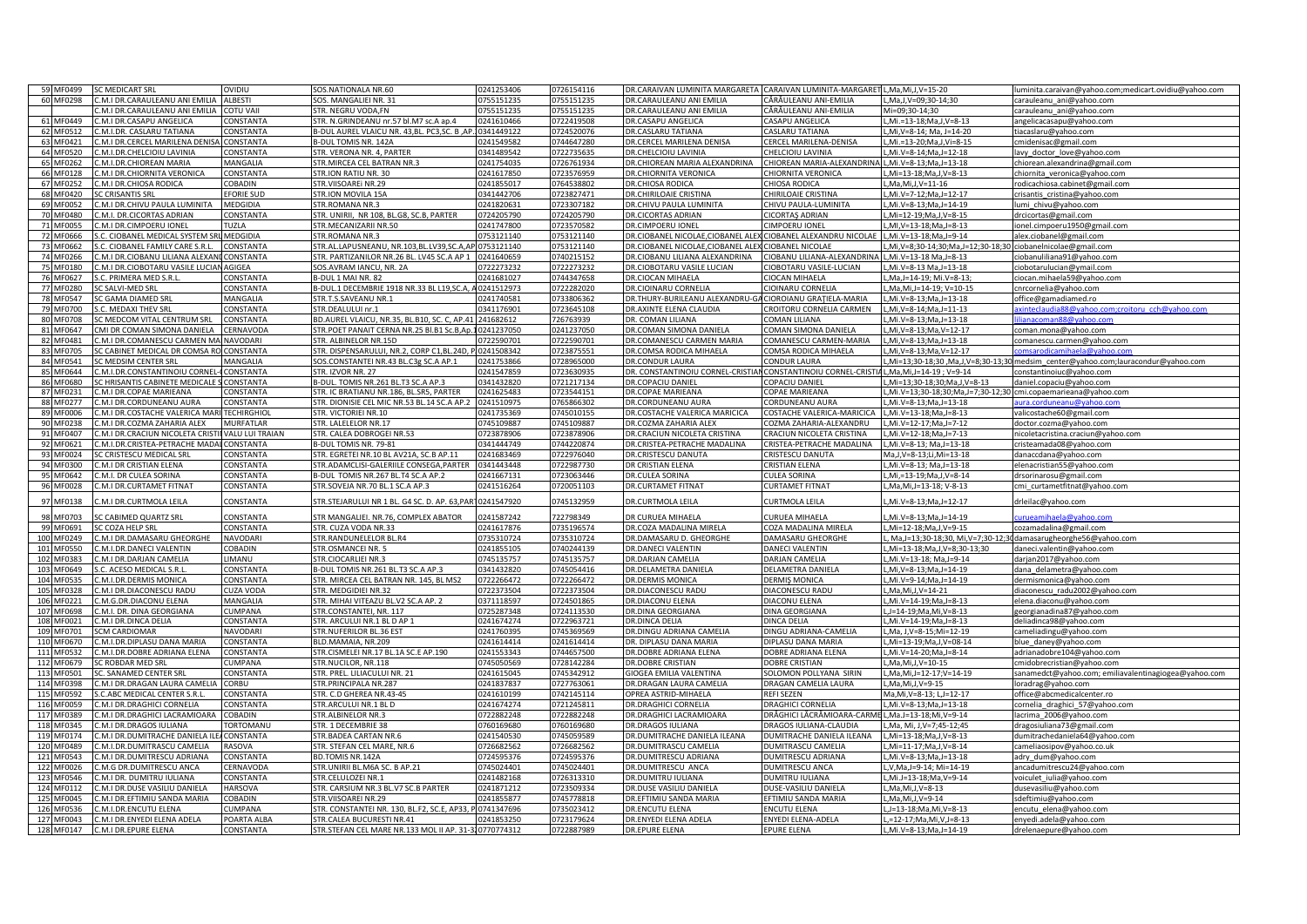| 129 MF0709               | C CABINET DOCTOR EPURE MIRELA CONSTANTA                    |                      | BD.AUREL VLAICU, NR.35, BL.B10, SC. C, AP.41 0241682612    |                          | 0763639588               | DR. EPURE MIRELA                                    | EPURE MIRELA                                 | L,Mi.V=13-18;Ma,J=8-13                                               | mirela.epure03@gmail.com                             |
|--------------------------|------------------------------------------------------------|----------------------|------------------------------------------------------------|--------------------------|--------------------------|-----------------------------------------------------|----------------------------------------------|----------------------------------------------------------------------|------------------------------------------------------|
| 130 MF0569               | M.I DR.FARCAS CRISTINA                                     | POARTA ALBA          | STR.CALEA BUCURESTI NR.22                                  | 0722511774               | 0722511774               | <b>DR.FARCAS CRISTINA</b>                           | <b>FARCAS CRISTINA</b>                       | L=11;30-16;30;Ma,J,Mi.V=8;30-13;30 criss_marin@yahoo.com             |                                                      |
| 131 MF0361               | .M.I DR.FATU IULIANA                                       | CONSTANTA            | B-DUL TOMIS NR.314 BL.LT5B PARTER                          | 0241555022               | 0745170167               | DR FATU IUI IANA                                    | <b>FATU IULIANA</b>                          | L.Ma.Mi.J.V=14-19                                                    | dr.iulianafatu@vahoo.com                             |
| 132 MF0659               | C. DR.FETA MERIHAN S.R.                                    | <b>TECHIRGHIO</b>    | STR.VICTORIEI NR.12                                        | 0241736673               | 0765667175               | DR.FETA MERIHAN                                     | FETA MERIHAN                                 | L, Mi. V=9-14; Ma, J=14-19                                           | merihanfeta@yahoo.com                                |
| 133 MF0586               | .C. VITA-BIO STAR S.R.L                                    | CONSTANTA            | B-DUL I.C. BRATIANU NR. 45 BL.I SC. 6 AP.601               | 0341451553               | 0745109917               | DR.FILIP NADINA MANUELA                             | FILIP NADINA MANUELA                         | L,Ma,Mi,J,V=8-15                                                     | filipnadina@yahoo.com                                |
| 134 MF0704               | C CENTRUL MEDICAL UNIREA SRL                               | CONSTANTA            | B-DUL MAMAIA .NR. 16A-16B                                  | 0737738085               | 0737738085               | PIPEREA BOGDAN CLAUDIU                              | STAICOVICI SORANA LUCIA                      | L,Mi,V=8;30-13;30; Ma,J=12;30-17;3                                   | armen fleseriu@reginamaria ro                        |
| 135 MF0342               | C PARIS MEDICAL CENTER SRL                                 | CONSTANTA            | STR. SCOLII NR.6                                           | 0722526033               | 0726484434               | DR.PARIS ELENA                                      | PARIS ELENA                                  | L,Mi,J=8-11;16-18;Ma=8-10;13-16;V= drpariselena@yahoo.ro             |                                                      |
|                          | C PARIS MEDICAL CENTER SRL                                 | CONSTANTA            | STR. SCOLII NR.6                                           | 0722526033               | 0726484434               | DR.PARIS ELENA                                      | MARINEZ BAJAN CORINA ELY                     | L, Mi.V=14-19; Ma, J=12-17                                           | drpariselena@yahoo.ro                                |
|                          | C PARIS MEDICAL CENTER SRL                                 | <b>TECHIRGHIOL</b>   | STR.VICTORIEI NR.12                                        | 0722526033               | 0724810684               | DR.PARIS ELENA                                      | PARIS RAZVAN DANIEI                          | L, Ma, J, = 13-18; Mi, V=8-13                                        | drpariselena@yahoo.ro                                |
|                          | C PARIS MEDICAL CENTER SRL                                 | VALU LUI TRAIAN      | STR.M.EMINESCU NR. 150                                     | 1722526033               | 726484434                | R.PARIS ELENA                                       | <b>MOLDOVEANU OANA CERASELA</b>              | L, Mi, V=12-17; M, J=8-13                                            | drpariselena@yahoo.ro                                |
| 136 MF0200               | M.I DR.GARABETIAN MIHAELA IULI                             | CONSTANTA            | STR.HERACLEEA NR.1 BL.V1 SC. C. AP.43                      | 1241694252               | 0722466306               | DR.GARABETIAN MIHAELA IULIANA                       | GARABETIAN MIHAELA-IULIANA                   | L,Mi=13;30-18;30;Ma,J,V=8;30-13;30 miha.garabetian@yahoo.com         |                                                      |
| 137 MF0173               | M.I DR.GAROFIL MARIA                                       | CONSTANTA            | STR.SENTINELEI NR.28                                       | 241696874                | 0721240919               | DR.GAROFIL MARIA                                    | <b>GAROFIL MARIA</b>                         | ,Mi.V=8-13;Ma,J=14-19                                                |                                                      |
|                          |                                                            |                      |                                                            |                          |                          |                                                     | GAVRILA EMEL                                 |                                                                      | mariagarofil@yahoo.com                               |
| 138 MF0652               | .M.I DR.GAVRILA EMEL                                       | CONSTANTA            | BLD. TOMIS NR.142A                                         | 1733633066               | 0733633066               | DR.GAVRILA EMEL                                     |                                              | "Mi, V=13-18; Ma, J=8-13                                             | zanasilviu@yahoo.com;gavrilaemel@yahoo.com           |
| 139 MF0486               | .M.I DR.GHEORGHE IRINA NATALIA CONSTANTA                   |                      | SOS. MANGALIEI FN, COMPLEX ABATOR, CAB. N0341173099        |                          | 0769606790               | DR.GHEORGHE IRINA NATALIA                           | <b>GHEORGHE IRINA-NATALIA</b>                | L, Mi, V=9-14; Ma, J=13-18                                           | cmigheorgheirina@yahoo.ro                            |
| 140 MF0245               | .M.I DR.GHEORGHE NICOLAE                                   | <b>OSTROV</b>        | STR.1 MAI NR.77                                            | 0241857021               | 0749152013               | DR.GHEORGHE NICOLAE                                 | <b>GHEORGHE NICOLAE</b>                      | L, Mi. V=7-13; Ma, J=12-18                                           | gheorghe.nicolae30@yahoo.com                         |
| 141 MF0057               | .M.I DR.GHEORGHE TITA                                      | DELENI               | STR.PRINCIPALA NR.172                                      | 0241854629               | 0766229285               | DR.GHEORGHE TITA                                    | <b>GHEORGHE TITA</b>                         | L,Ma,Mi,J,V=8-14                                                     | titagheorghe@yahoo.com                               |
| 142 MF0307               | M.I DR.GHEORGHIADE DRAGU ISA                               | <b>CONSTANTA</b>     | STR.UNIRII NR.108 BL.U1 SC.B AP.17                         | 0241543151               | 0722931055               | DR.GHEORGHIADE DRAGU ISABELA                        | GHEORGHIADE DRAGU ISABELA                    | L,Mi,=13-18;Ma,J,V=8-13                                              | izabeladragu@yahoo.com                               |
| 143 MF0012               | C CABINET MEDICAL GHERMAN STI                              | CONSTANTA            | STR.AMURGULUI NR.43                                        | 0241585781               | 0745109918               | DR.GHERMAN STEFANIA                                 | <b>GHERMAN STEFANIA</b>                      | .,Ma=12-18;Mi,J,V=8-14                                               | stefaniagherman@gmail.com                            |
| 144 MF0634               | .M.I.DR.GHIMPAU-SILOCI SIMONA MURFATLAR                    |                      | STR. LALELELOR NR.1                                        | 0724381658               | 0724381658               | DR.GHIMPAU-SILOCI SIMONA                            | GHIMPAU-SILOCI SIMONA                        | L, Mi, V=8-14; Ma, J=12-18                                           | simonasiloci@yahoo.com                               |
| 145 MF0188               | .M.I.DR.GINARA CONSTANTIN                                  | NISIPARI             | STR. NEMTEASCA NR. 60                                      | 0745108395               | 0745108395               | DR.GINARA CONSTANTIN                                | <b>GINARA CONSTANTIN</b>                     | L, J, Ma, Mi, V=8-13                                                 | cmi dr ginara@yahoo.com                              |
| 146 MF0509               | .M.I. DR.GIRBAN ADINA                                      | CONSTANTA            | STR.BRIZEI NR. 3D, BL. FB12, SC. B, AP. 21                 | 0745235358               | 0745235358               | DR.GIRBAN ADINA DIANA                               | GIRBAN DIANA ADINA                           | L,Mi.V=8-13;Ma,J=13;30-18;30                                         | girbandiana@yahoo.com                                |
| 147 MF0340               | M.I DR.GIUMBA LIZETA ATENA                                 | MANGALIA             | STR.PICTOR TONITZA NR.4 BL.F3 SC. C AP.43                  | 0241753592               | 0747018168               | DR.GIUMBA LIZETA ATENA                              | <b>GIUMBA LIZETA ATENA</b>                   | L,Mi.V=8-13;Ma,J=13-18                                               | atena.giumba@yahoo.com                               |
| 148<br>MF0019            | M.I DR.GONT MIRELA CAMELIA                                 | CONSTANTA            | B-DUL 1 MAI NR.42                                          | 0241588638               | 0723213033               | <b>DR.GONT MIRELA CAMELIA</b>                       | <b>GONT MIRELA-CAMELIA</b>                   | L,Ma,Mi,J,V=8-15                                                     | mirela.c.gont@gmail.com                              |
| 149 MF0627               | M.I.DR.GRADEANU ANCUTA                                     | CONSTANTA            | STR. SOVEJA NR. 100 BL.54 SC. D AP.51                      | 0725791723               | 0724532095               | DR.GRADEANU ANCUTA                                  | <b>GRADEANU ANCUTA</b>                       | L, Mi=13-18; Ma, J, V=8-13                                           | ank.gradeanu@gmail.com                               |
| 150 MF0422               | M.I DR.GRIGORAS EMANUELA                                   | CONSTANTA            | <b>B-DUL FERDINAND NR.80A</b>                              | 0241553244               | 0723323534               | DR.GRIGORAS EMANUELA                                | <b>GRIGORAS EMANUELA</b>                     | .,Mi.V=12-19;Ma,J=8-15                                               | emmagrigoras@yahoo.com;gabrielaghereben@yahoo.com    |
| 151 MF0685               | C ANDANTE MEDICAL SRL                                      | VALUL LUI TRAIAN     | CALEA DOBROGEI NR.122B                                     | 0729287104               | 0760706451               | DR. GRIGORE ANDREEA ADINA                           | GRIGORE ANDREEA ADINA                        | L,Mi.V=8;30-13;30;Ma,J=13-18                                         | adinagrigore@gmail.com                               |
| 152 MF0538               | C LIZA MEDICAL SRL                                         | CUMPANA              | SOS CONSTANTEI NR.108 BL. B SC. A AP. 2                    | 0726174390               | 0726174390               | DR.GRIGORE GEORGETA-LIZUCA                          | <b>GRIGORE GEORGETA-LIZUCA</b>               | L, Mi=13-18; Ma, J, V=8-13                                           | lizucagrigore@yahoo.com                              |
| 153 MF0446               | .M.I DR.GRIGORIU ADINA                                     | <b>CONSTANTA</b>     | STR. HERACLEEA NR.7 BL.Z3 SC. C AP.33                      | 0341414187               | 0722381937               | DR.GRIGORIU ADINA                                   | GRIGORIU ADINA SIMONA                        | L,Ma,Mi,J,V=15-20                                                    | simonaargy@yahoo.com                                 |
| 154 MF0491               | .M.I.DR.GURIOTIS AURORA FLOREN PECINEAGA                   |                      | STR. STEFAN CEL MARE NR.72                                 | 0764967818               | 0764967818               | DR.GURIOTIS AURORA FLORENTINA                       | <b>GURIOTIS AURORA FLORENTINA</b>            | L,Mi.V=13;30-16;30;Ma,J=8;30-12;30 floryaur@yahoo.com                |                                                      |
|                          | .M.I.DR.GURIOTIS AURORA FLOREN SCHITU                      |                      | STR.TEILOR NR. 12                                          | 0764967818               | 0764967818               | DR.GURIOTIS AURORA FLORENTINA                       | <b>GURIOTIS AURORA FLORENTINA</b>            | L.Mi.V=9-13:Ma.J=13-16                                               |                                                      |
| 155 MF0402               | M.I DR.HAGI TANIA                                          | <b>CONSTANTA</b>     |                                                            | 0341463483               | 0723152015               | DR.HAGI TANIA                                       | <b>HAGI TANIA</b>                            |                                                                      |                                                      |
|                          |                                                            |                      | STR.EGRETEI NR. 16 BL.AV25 SC.D. AP.54                     |                          |                          |                                                     |                                              | L.Mi.V=8-13:Ma.J=13-18                                               | hagitania@yahoo.com                                  |
| 156 MF0142               | M.I DR.HANU DOINA                                          | CONSTANTA            | STR. I.C. BRATIANU NR.47                                   | 0241697722               | 0722404144               | DR.HANU DOINA                                       | HANU DOINA                                   | .Mi=13;30-18;30; Ma,J,V=7-12                                         | hanudoina@gmail.com                                  |
| MF0667<br>157            | .C.MARI SERV MED S.R.L                                     | CONSTANTA            | B-DUL AUREL VLAICU NR.7 BL.C6 SC.B AP.22                   | 0241686365               | 0744481012               | DR.IANUS MARIA                                      | <b>IANUS MARIA</b>                           | L,Mi,V=8-13;Ma,J=12-17                                               | ianus_valentin@yahoo.com                             |
| 158 MF0072               | .M.I DR.IBADULA NISA                                       | MEDGIDIA             | STR.ROMANA NR.3                                            | 0241822516               | 0726704172               | DR.IBADULA NISA                                     | <b>BADULA NISA</b>                           | L,Mi.V=8-13;Ma,J=13-18                                               | ibadula.nisa@yahoo.com                               |
| 159 MF0631               | .M.I.DR.IGNAT LENUTA                                       | <b>GHINDARESTI</b>   | STR. SCOLII NR. 435 BLOC NOU AP.4 PARTER                   | 0241873003               | 728592798                | DR.IGNAT LENUTA                                     | <b>GNAT LENUTA</b>                           | .Mi.J=8-12:Ma.V=12:30-14:30                                          | lenuta_ignat@yahoo.com                               |
|                          | M.I.DR.IGNAT LENUTA                                        | TOPALU               | STR. GRADINITFI. FN                                        | 241873003                | 728592798                | <b>DR.IGNAT LENUTA</b>                              | <b>GNAT LENUTA</b>                           | L,Mi,J=12;30-14;30;Ma,V=8;00-12;00 lenuta_ignat@yahoo.com            |                                                      |
| 160 MF0056               | M.I DR.IGNAT STANA                                         | CONSTANTA            | STR.STEFAN CEL MARE NR.133 AP.32                           | 0241661891               | 0745048283               | DR.IGNAT STANA                                      | <b>GNAT STANA</b>                            | L.Mi.V=13-18:Ma.J=8-13                                               | ignat.stana@gmail.com                                |
| 161 MF0654               | C.MEDICAL ILIE GETA S.R.I                                  | <b>MEDGIDIA</b>      | STR.MIHAI VITEAZU NR.3                                     | 0241811661               | 0767793961               | DR.ILIE GETA                                        | LIE GETA                                     | .Ma.Mi.J.V=8-15                                                      | driliegeta@yahoo.com                                 |
| 162 MF0478               | .M.I. DR.INSURATELU NICOLAE                                | MEDGIDIA             | STR SCARLAT VARNAV NR 12B BL.LOT 1 SC.A AF0726479295       |                          | 0726479295               | DR.INSURATELU NICOLAE                               | NSURATELU NICOLAE                            | L,Mi.V=9-14;Ma,J=11-16                                               | nicolaeinsuratelu@yahoo.com                          |
|                          |                                                            |                      |                                                            |                          |                          |                                                     |                                              |                                                                      |                                                      |
| 163 MF0371               | .M.I DR.ION MADALINA                                       | CONSTANTA            | B-DUL TOMIS 232 BI TD14 SC.D AP.56                         | 0241666397               | 0723323555               | <b>DR.ION MADALINA</b>                              | ON MADALINA                                  | L, Mi, V=8-13; Ma, J=13-18                                           | azitib@yahoo.com                                     |
| 164 MF0664               | .M.I DR.IONASCU MARIOARA                                   | CONSTANTA            | STR.CISMELEI, NR.19,BL.3, SC.A, AP1-2                      | 0722648389               | 0722648389               | DR.IONASCU MARIOARA                                 | ONASCU MARIOARA                              | L,Mi.V=8-13;Ma,J=13-18                                               | ionascump@yahoo.com                                  |
| 165 MF0451               | .M.I DR.IONESCU CRISTINA GABRIE CONSTANTA                  |                      | STR.CUTEZATORILOR NR.8 BL.IV10 SC.A AP.1                   | 0241620515               | 0722953408               | DR.IONESCU CRISTINA GABRIELA                        | ONESCU CRISTINA GABRIELA                     | L, Mi, V=8-13; Ma, J=13-18                                           | cristinatarhon14@gmail.com                           |
| 166 MF0578               | M.I.DR.IONITA GABRIELA CAMELIA OLTINA                      |                      | STR.DISPENSARULUI NR. 675                                  | 0241851712               |                          | 0786609409/072774 DR.IONITA GABRIELA CAMELIA        | <b>IONITA GABRIELA CAMELIA</b>               | L.Mi.=9-13:Ma.J=7-13                                                 |                                                      |
|                          |                                                            |                      |                                                            |                          |                          |                                                     |                                              |                                                                      | gabiionita_78@yahoo.com                              |
|                          | M.I.DR.IONITA GABRIELA CAMELIA                             | <b>OSTROV</b>        | STR. 1 MAI. NR.77A                                         | 241851712                |                          | 0786609409/072774 DR.IONITA GABRIELA CAMELIA        | ONITA GABRIELA CAMELIA                       | L.Mi=16-18:Vi=8-14                                                   | gabiionita 78@yahoo.com                              |
| 167 MF0201               | M.I DR.IONITA NELI OVIDUTA                                 | OVIDIU               | STR.AMURGULUI NR.41                                        | 341456870                | 0722541533               | DR.IONITA NELI OVIDUTA                              | ONITA NELI OVIDUTA                           | ,Mi=13-18; Ma,J,V=8-13                                               | oviduta.ionita@yahoo.com                             |
| 168 MF0542               | .M.I DR.IONITA VIORICA                                     | NAVODARI             | STR.ALBINELOR NR. 15                                       | 0723663113               | 0723663113               | <b>DR.IONITA VIORICA</b>                            | <b>ONITA VIORICA</b>                         | L, Ma, V=8-14; Mi, J=13-19                                           | dr.viorica.ionita@gmail.com                          |
| 169 MF0678               | .M.I. DR.IORDACHE CLAUDIA SIMOI                            | <b>CONSTANTA</b>     | B-DUL 1 MAI, NR.4, BL.J4, SC.C, ET.PARTER, AP. 30723527326 |                          | 0723527326               | DR.IORDACHE CLAUDIA SIMONA                          | IORDACHE CLAUDIA SIMONA                      | L,Mi,V,Ma,J=8;30-12                                                  | classim2000@yahoo.com                                |
|                          | M.I. DR.IORDACHE CLAUDIA SIMOI                             | CONSTANTA            | B-DUL IC BRATIANU, NR.86, BL.SR5, PARTER                   | 0723527326               | 0723527326               | DR.IORDACHE CLAUDIA SIMONA                          | ORDACHE CLAUDIA SIMONA                       | L,Ma,Mi,J,V=14-17;30                                                 | classim2000@yahoo.com                                |
| 170 MF0306               | M.I DR.IPATE CRISTINA EUGENIA                              | CONSTANTA            | STR.IZVOR NR.27                                            | 0241547909               | 0745983251               | DR.IPATE CRISTINA EUGENIA                           | PATE CRISTINA-EUGENIA                        | L,Mi,=12;30-18;30;Ma,J,V=7;30-13;30 ipate.cristina.eugenia@gmail.com |                                                      |
| 171 MF0655               | C.MEDICAL ISTIFAN MARIANA S.R.I MEDGIDIA                   |                      | STR.INDEPENDENTEI NR.14D                                   | 0722747641               | 0722747641               | DR.ISTIFAN MARIANA                                  | <b>STIFAN MARIANA</b>                        | L, Mi, V=7-14; Ma, J=11-18                                           | lacramioaraistifan@yahoo.com                         |
| 172 MF0253               | M.I DR.IVAN CRISTINA                                       | MANGALIA             | STR. MIRCEA CEL BATRAN NR.3                                | 0722361082               | 0722361082               | DR.IVAN CRISTINA                                    | VAN CRISTINA                                 | L.Mi=13-18;Ma,J,V=8-13                                               | ivancristina2007@yahoo.com                           |
| 173 MF0690               | M.I. DR.IVANOV TEODORA MIHAEL CONSTANTA                    |                      | STR. VIFOR HAIDUCUL, NR.1BIS, PARTER                       | 0241625141               | 0241625141               | DR.IVANOV TEODORA MIHAELA                           | VANOV TEODORA MIHAELA                        | L, Mi=12-18; Ma, J, V=8-14                                           | teodoraivanov@yahoo.com                              |
| 174 MF0560               | .M.I DR.IVASCU CRISTINA                                    | CONSTANTA            | STR.DISPENSARULUI NR.8                                     | 0241580088               | 0785807848               | DR.IVASCU CRISTINA                                  | VASCU CRISTINA MARIA                         | L, Mi, J=14-19; Ma, V=9-14                                           | ivascucmi@yahoo.com                                  |
| 175 MF0310               | .M.I DR.JIANU BOGDAN GEORGE                                | PANTELIMON           | STR.DALIEI NR 29                                           | 0723240144               | 0723240144               | DR.JIANU BOGDAN GEORGI                              | <b>IIANU BOGDAN-GEORGE</b>                   | L,V=8-13;Ma,Mi,J=12-17                                               | danajianu2966@yahoo.com                              |
| 176 MF0554               | .C. SOR-INES MED S.R.L                                     | CONSTANTA            | STR.MALINULUI NR. 2 BL. B3 SC. B AP. 24                    | 0241510688               | 0722320435               | DR.JIPESCU OANA BRINDUSA                            | <b>IIPESCU OANA-BRANDUSA</b>                 | L,Ma,Mi,J,V=9-14                                                     | dr.jipescu@gmail.com                                 |
| 177 MF0367               | M.I DR.JURCA GABRIELA                                      | <b>BANEASA</b>       | STR.TRANDAFIRILOR NR.100                                   | 0764595580               | 0764595580               | <b>DR.JURCA GABRIELA</b>                            | <b>URCA GABRIELA</b>                         | L.V=11:14:Ma.J=8-12:Mi=12-13                                         | iurcagab@gmail.com                                   |
|                          | M.I DR.JURCA GABRIELA                                      | LIPNITA              | STR.TRANDAFIRILOR NR.342                                   | 0764595580               | 0764595580               | <b>DR.JURCA GABRIELA</b>                            | URCA GABRIELA                                | L,V=14-18; Ma,J=12-15;Mi=8-12                                        |                                                      |
| 178<br>MF0327            | .M.I DR.JURCA MIHAI                                        | BANEASA              | STR.TRANDAFIRILOR NR.100                                   | 0241851597               | 0761688303               | DR.JURCA MIHAI                                      | <b>URCA MIHAI</b>                            | .,V=12-17;Ma,Mi,J=7-12                                               | jurcamih@gmail.com                                   |
| 179 MF0551               | .M.I DR.LEGANEL CARMEN                                     | NAVODARI             | STR.NUFERILOR NR.17                                        | 0720129794               | 0720129794               | DR.LEGANEL CARMEN                                   | LEGANEL CARMEN                               | L, Mi. V=8-14; Ma, J=12-18                                           | carmenleganel@yahoo.com                              |
| 180 MF0604               | C. GIADA-MED S.R.L                                         | <b>NAVODARI</b>      | STR.ALBINELOR NR.15D                                       | 0770931310               | 0734359421               | DR.LEGENY MARIUS                                    | <b>LEGENY MARIUS</b>                         | L, Mi=12-18; Ma, J, V=8-14                                           | legeny34alina@yahoo.com                              |
| 181 MF0099               | .M.I DR.LOGHIN STELA                                       | CUMPANA              | STR.CONSTANTELNR.117                                       | 0721456129               | 0723576695               | DR.LOGHIN STELA                                     | OGHIN STELA                                  | .,Mi=14-19;Ma,J,V=8-13                                               | stela_loghin@yahoo.com                               |
| 182 MF0255               | M.I DR.I UPASCU DOINITA                                    | MANGALIA             | B-DUL 1 DECEMBRIE 1918 NR.42 BL. A140 SC.                  | C0241740781              | 1761076776               | DR.LUPASCU DOINITA                                  | <b>UPASCU DOINITA</b>                        | L,Mi,V,=8-13; Ma, J=14-19                                            | upascu.doinita58@yahoo.ro                            |
| 183 MF0256               | M.I DR.LUPASCU FLORIN                                      | MANGALIA             | B-DUL 1 DECEMBRIE 1918 NR.42 BL. A140 SC. G                | 0241740781               | 761076776                | R.LUPASCU FLORIN                                    | <b>UPASCU FLORIN-VIOREL</b>                  | L.Mi.V=14-19:Ma.J=8-13                                               | lupascu.florin57@yahoo.ro                            |
| 184 MF0524               | M.I DR.MACAVEI ELENA-RALUCA                                | MEDGIDIA             | STR.ROMANA NR.3                                            | 1721364626               | 0721364626               | DR.MACAVEI ELENA-RALUCA                             | MACAVEI ELENA-RALUCA                         | L, Mi. V=14-19; Ma, J=8-13                                           |                                                      |
| 185 MF0576               | C.MEDIFAM INDIVIDUAL S.R.L.                                | CONSTANTA            | STR.CISMELEI NR. 19 BL. 3 AP.1 SI 2, PARTER                | 0241551923               | 0723307071               | DR.MACIUCA ANDREEA                                  | MACIUCA ANDREEA                              | L, Mi. V=8-13; Ma, J=14-19                                           | raluca.macavei80@gmail.com                           |
|                          |                                                            |                      |                                                            |                          |                          |                                                     |                                              |                                                                      | andremar21@yahoo.com                                 |
| 186 MF0150               | .M.I DR.MADARAS DUMITRA DELIA CONSTANTA                    |                      | STR.CRISANA NR.67 BL.G2 SC.A AP.4                          | 0241660701               | 0745039491               | DR.MADARAS DUMITRA DELIA                            | MADARAS DUMITRA-DELIA                        | L, Mi.V=9-14; Ma, J=14-19                                            | madaras.delia@gmail.com                              |
| 187 MF0694               | C. IOWEMED SA                                              | CONSTANTA            | STR.AUREL VLAICU NR.92 BL.AV21 PARTER                      | 0241511145               | 0752261441               | ADRIANA DUMITRESCU                                  | STANCIOI RAZVAN IONUT                        | L,Mi.V=8-13;Ma,J=13-18                                               | office@iowemed.ro;adriana.dumitrescu@iowemed.ro      |
| 188 MF0699               | C MEDIFAM CLINIC SRL                                       | CONSTANTA            | B-DUL AL LAPUSNEANU, NR. 104, BL.TS115, MA0241641046       |                          | 0727214709               | DR.MAGAZIN ROXANA                                   | <b>MAGAZIN ROXANA</b>                        | L,,Mi,V=8-13;Ma,J=14-19                                              | roxanamagazin@yahoo.com                              |
| 189 MF0619               | .C. CLINICA DOCTOR 3D S.R.L                                | CONSTANTA            | STR. GEORGE ENESCU NR. 50                                  | 0341466466               | 0771395200               | DR.DAVID DICULESCU DANIELA                          | PANDELE MADALINA ELENA                       | L.Mi=13-18:Ma.J.V=9-14                                               | medfam@doctor3d.ro                                   |
|                          | .C. CLINICA DOCTOR 3D S.R.L                                | CONSTANTA            | STR.TRAIAN, NR.66, BL.K2, SC.B, AP.39, PARTER              | 0341466880               | 0771395180               | DR.DAVID DICULESCU DANIELA                          | AVID DICULESCU DANIELA                       | L,Mi,V=9-14;Ma,J=14-19                                               | medfam@doctor3d.ro                                   |
| 190 MF0462<br>191 MF0003 | M.I.DR. MANOLIU ANDRA LUIZA<br>SC MANZATU SI ASOCIATII SRL | CONSTANTA<br>CUMPANA | STR.ION LAHOVARI, NR.41<br>S.CONSTANTEI Nr. 52A            | 0241638251<br>0722748368 | 0726253273<br>0722748368 | DR.MANOLIU ANDRA LUIZA<br>DR.MANZATU AUGUSTIN DOREL | MANOLIU ANDRA LUIZA<br>MANZATU RODICA-CARMEN | L,Mi,V=9-14;Ma=11-16;J=12-17<br>L,Mi, V=14-19:Ma, J=10-15            | andra_manoliu@yahoo.com<br>manzaturodica52@yahoo.com |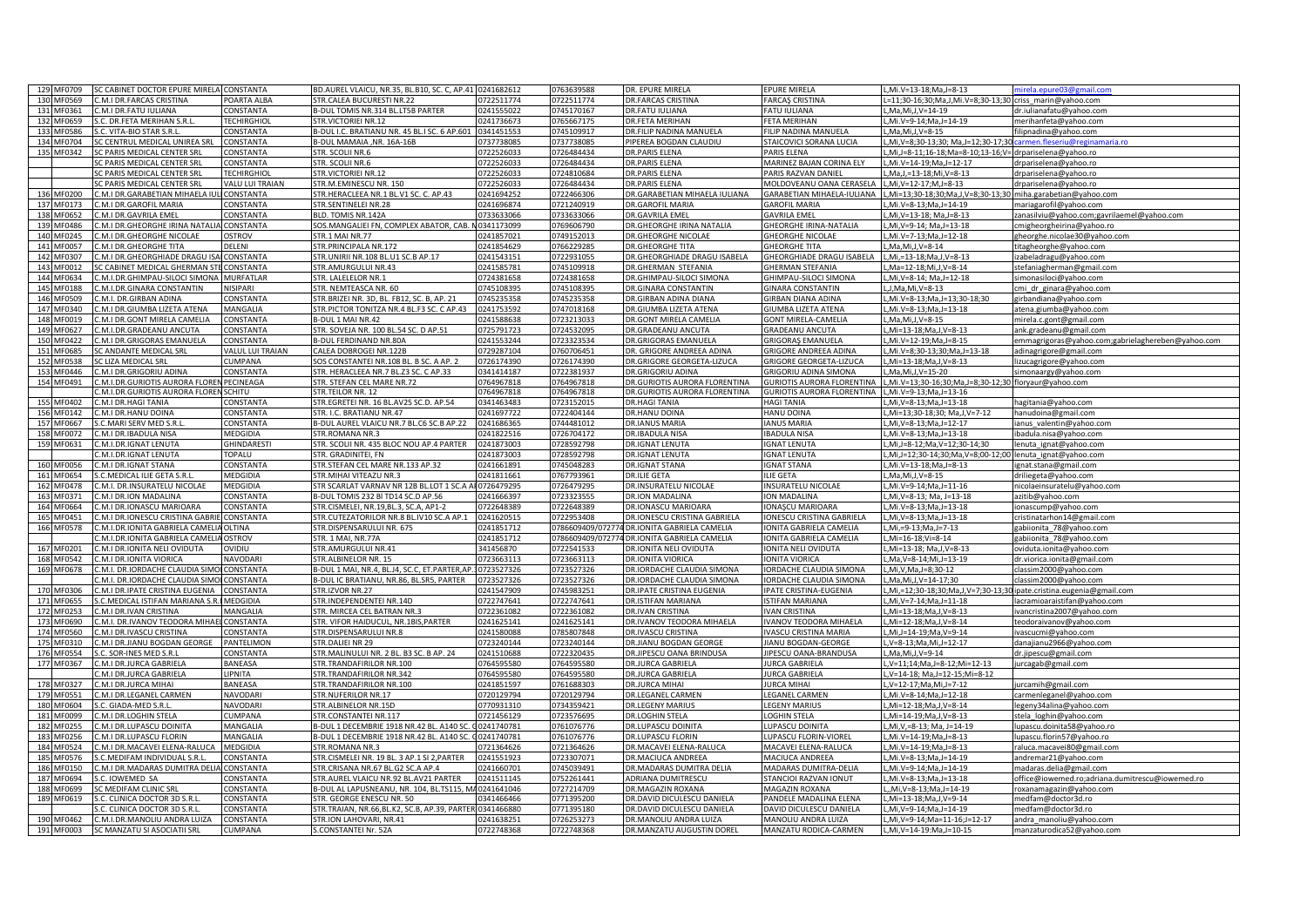| 192 MF0458               | <b>SC BALU MEDICAL SRL</b>                              | CONSTANTA               | STR.LAIC VODA NR.28                                    | 0723575277               | 0723575277               | DR.MARASESCU SANDA                                  | MARASESCU SANDA                        | L,J,=15-20;Ma,Mi,V=8-13                                    | smarasescu@gmail.com                               |
|--------------------------|---------------------------------------------------------|-------------------------|--------------------------------------------------------|--------------------------|--------------------------|-----------------------------------------------------|----------------------------------------|------------------------------------------------------------|----------------------------------------------------|
| 193 MF0064               | C.M.I DR.MARCEAN MINA                                   | <b>CERNAVODA</b>        | STR.PANAIT CERNA BL.B1 AP.11 SC.B                      | 0241238202               | 0746765078               | <b>DR.MARCEAN MINA</b>                              | <b>MARCEAN MINA</b>                    | L.Mi.V=12-17:Ma.J=8-13                                     | mina marcean@yahoo.com                             |
| 194 MF0568               | C.M.I DR.MARIN MIHAELA ANISOAR, VIISOARA                |                         | STR.ZORELELOR NR.526                                   | 0241875380               | 0722545449               | <b>DR.MARIN MIHAELA ANISOARA</b>                    | MARIN MIHAELA ANISOARA                 | L.Mi=14-19:Ma.J.V=8-13                                     | anamihaela2003@yahoo.com                           |
| 195 MF0562               | S.C. IRYO SENTA S.R.L                                   | CONSTANTA               | <b>STR.LUPTATORI NR.4</b>                              | 0241620312               | 0734174416               | <b>DR.MARINICA GEORGE</b>                           | MARINICA GEORGE                        | L, Mi=13-18; Ma, J, V=8-13                                 | marinica.george@gmail.com                          |
| 196 MF0105               | C.M.I DR.MAXIM LUCIA                                    | CONSTANTA               | STR.ARCULUI NR.1 BL.D SC. D AP. 1                      | 0241674261               | 0723279903               | DR.MAXIM LUCIA                                      | MAXIM LUCIA                            | L,Mi, V=8-13; Ma, J=13-18                                  | lumax2004@yahoo.com                                |
| 197 MF0409               | C.M.I DR.MEMET AMELA                                    | MEDGIDIA                | STR.MARGARITARULUI, NR.32 BIS                          | 0728161308               | 0724543049               | DR.MEMET AMELA                                      | <b>MEMET AMELA</b>                     | L, Ma, Mi, J, V=8-13                                       | amela.memet@yahoo.com                              |
| 198 MF0702               | SC CABINET MEDICAL MEMET FILIS                          | <b>CONSTANTA</b>        | STR.DEALULUI NR.1                                      | 0721238006               | 0721238006               | DR.MEMET FILIS                                      | <b>MEMET FILIS</b>                     | L, Ma, Mi, J, V=15-20                                      | filis filiz@yahoo.com                              |
| 199 MF0658               | C CLINIDERMA MEDICAL SR                                 | CONSTANTA               | STR. FAGETULUI NR.138 BL. ST7 SC. A PARTER             | 0241552692               | 0744433018               | R.MERDINIAN CRISTINA                                | MERDINIAN CRISTINA                     | .Mi=13-19:Ma.J.V=8-14                                      | linidermamedical@gmail.com                         |
|                          |                                                         |                         |                                                        |                          |                          |                                                     |                                        |                                                            |                                                    |
| 200 MF0401               | .M.I DR.MERGEANI DINA                                   | CONSTANTA               | STR.ALBATROS NR.2 BL.AV26 SC.C AP.32                   | 341432287                | 0341432287               | R.MERGEANI DINA                                     | <b>MERGEANI DINA</b>                   | .,Mi,V=14-19 Ma,J=7-12                                     | dinamergeani@yahoo.com                             |
| 201 MF0103               | .M.I DR.MERLUSCA ADRIANA                                | CONSTANTA               | AL.PAJUREI NR.9 BL.FE6 SC.A AP.3                       | 0721512242               | 0721512242               | R.MERLUSCA ADRIANA                                  | MERLUSCA ADRIANA                       | "Mi=14-19;Ma,J,V=8-13                                      | adrianamerlusca@gmail.com                          |
| 202 MF0135               | .M.I DR.MESTER ADINA                                    | CONSTANTA               | STR.KOGALNICEANU NR.27                                 | 0341454177               | 0770511110               | <b>R.MESTER ADINA</b>                               | <b>MESTER ADINA</b>                    | .Mi=14-19;Ma,J,V=8-13                                      | adinamester@yahoo.com                              |
| 203 MF0042               | .M.I DR.MIHAI DOINA MICHAELA                            | POARTA ALBA             | CALEA BUCURESTI NR.41                                  | 0241853250               | 0723166932               | R.MIHAI DOINA MICHAELA                              | MIHAI DOINA-MICHALA                    | "Mi=12-17;Ma,J,V=8-13                                      | doina.mihai10@gmail.com                            |
| 204 MF0108               | .M.I DR.MIHAI LUCICA                                    | CONSTANTA               | AL.HERACLEEA NR.1 BL.V1 SC.A AP.2                      | 0241671971               | 0722883409               | <b>DR.MIHAI LUCICA</b>                              | MIHAI LUCICA                           | Ma,J=15-20;L,Mi,V=9-14                                     | luciamihai@yahoo.com                               |
| 205 MF0053               | .M.I DR.MIHALACHE CONSTANTIN CONSTANTA                  |                         | SOS.I.C.BRATIANU NR.176                                | 0241557855               | 0744131059               | OR. MIHALACHE CONSTANTIN                            | MIHALACHE CONSTANTIN                   | L,Ma,Mi,J,V=15-20                                          | mihalache constantin@yahoo.com                     |
| 206 MF0455               | .M.I DR.MIHUT MARIUTA                                   | CONSTANTA               | BD.TOMIS NR.324 BL.M3 SC.F AP.101                      | 0241555354               | 0770899098               | DR.MIHUT MARIUTA                                    | MIHUT MARIUTA                          | L,Mi, V=15-20; Ma, J=8-13                                  | mariutamihut@gmail.com                             |
| 207 MF0438               | .M.I DR.MINCIUNA MARIA ECATERI CONSTANTA                |                         | AL.HERACLEEA NR.1 BL.V1 SC.A AP.2                      | 0241544004               | 0720018838               | DR.MINCIUNA MARIA ECATERINA                         | MINCIUNĂ MARIA-ECATERINA               | L.Mi=14-19:Ma.J V=8-13                                     | mariana.minciuna@yahoo.com                         |
| 208 MF0435               | .<br>M.I DR.MINDROIU MARIA MAGDA MIHAI VITEAZU          |                         | STR. PRINCIPALA NR. 35                                 | 0744567776               | 0744567776               | OR.MINDROIU MARIA MAGDALENA                         | MINDROIU MARIA-MAGDALENA               | L.Mi.V=8-13:Ma.J=7-12                                      | malexmm@yahoo.com                                  |
| 209 MF0279               | .M.I DR.MIRCICA MARIANA                                 | CIOCARLIA               | STR. 1 DECEMBRIE NR.82                                 | 0722284136               | 0722284136               | DR.MIRCICA MARIANA                                  | MIRCICA MARIANA                        | "Ma,J=8-13;Mi=12-17: V=7;30-12-30 marianamircica@yahoo.com |                                                    |
| 210 MF0084               | C.M.I DR.MIRON MARIA                                    | CONSTANTA               | STR.I.C.BRATIANU NR.186, BL.SR5, PARTER                | 0241625483               | 0723194411               | <b>DR.MIRON MARIA</b>                               | <b>MIRON MARIA</b>                     | L,Mi, V=7;30-12;30;Ma, J=13-18                             | miron.maria@psw.ro                                 |
| 211 MF0511               | .M.I.DR.MOCANU FELICIA-IONELA                           | CONSTANTA               | STR.PESCARILOR, NR.3, BL. MZ1, SC. A AP. 3             | 0721206968               | 0721206968               | DR.MOCANU FELICIA IONELA                            | MOCANU FELICIA-IONELA                  | L, Mi. V=17-19; Ma, J=11-13                                | feliciamocanu@yahoo.com                            |
|                          | .M.I.DR.MOCANU FELICIA-IONELA                           | CASTELU                 | STR. REPUBLICII NR. 55                                 | 0721206968               | 0721206968               | DR.MOCANU FELICIA IONELA                            | MOCANU FELICIA-IONELA                  | L,Mi, V=9-12; Ma, J=14-17                                  |                                                    |
|                          |                                                         | CONSTANTA               |                                                        |                          |                          | <b>DR.MOGLAN RODICA</b>                             | MOGLAN RODICA                          |                                                            | feliciamocanu@yahoo.com                            |
| 212 MF0414               | C CENTRUL MEDICAL MEDSANO SR                            |                         | STR.ELIBERARII NR.32 BL.DR12 AP.31                     | 0241542913               | 0722943256               |                                                     |                                        | L,Mi, V=8-14; Ma, J=12-18                                  | moglanrodica@yahoo.com                             |
| 213 MF0600               | .M.I.DR. MOGOSANU DIANA                                 | <b>OVIDIU</b>           | STR. AMURGULUI NR. 41                                  | 0241252655               | 0241252655               | R.MOGOSANU DIANA                                    | MOGOSANU DIANA                         | L.Mi.V=8-13:Ma.J=13-18                                     | diano1979@yahoo.com                                |
| 214 MF0648               | .C. DR.MOISE S.R.L                                      |                         | MIHAIL KOGALNICEANU STR.TUDOR VLADIMIRESCU NR. 40      | 0744337764               | 0744337764               | R.MOISE NICOLETA MARINELA                           | MOISE NICOLETA MARINELA                | L,Mi,V=12;30-19;30;Ma,J,=7;30-14;30 nico_moise@yahoo.com   |                                                    |
| 215 MF0369               | .M.I DR.MOISII FLORIN                                   | SARAIU                  | STR.TULCEI NR.64                                       | 0241873317               | 0724589311               | <b>DR.MOISII FLORIN</b>                             | MOISII FLORIN-IONEL                    | L,Ma,V,Mi,J=8;13                                           | florin_bim@yahoo.com                               |
| 216 MF0267               | .M.I DR.MOLAMET MELEKI                                  | CONSTANTA               | AL.STEJARULUI NR.1 BL.G4 SC.D AP.63                    | 0241547920               | 0241547920               | <b>DR.MOLAMET MELEKI</b>                            | <b>MOLAMET MELEKI</b>                  | L, Mi, V=8-13; Ma, J=13-18                                 | dr_molamet_meleki@yahoo.com                        |
| 217 MF0625               | .M.I.DR.MORARU ECATERINA                                | <b>MEDGIDIA</b>         | STR.DECEBAL NR. 43                                     | 0241818080               | 0783072653               | DR. MORARU ECATERINA                                | MORARU ECATERINA                       | L,Mi, V=8;30-13;30:Ma, J=14-19                             | katerina03mg@yahoo.com                             |
| 218 MF0498               | .M.I.DR.MOROIANU SIMONA                                 | <b>CONSTANT/</b>        | STR.DEZROBIRII NR.139 BL.IV13 SC.A AP.1                | 0241625194               | 0751118598               | DR.MOROIANU SIMONA                                  | MOROIANU SIMONA                        | L.Mi.V=13-18:Ma.J=8-13                                     | simona.moroianu@yahoo.com                          |
| 219 MF0669               | C.M.I.DR.MOSESCU ANDREEA MADA CONSTANTA                 |                         | STR. BADEA CARTAN, NR.6                                | 0241540530               | 0742151886               | DR. MOSESCU ANDREEA MADALINA                        | MOSESCU ANDREEA MADALINA               | L.Mi=13-18:Ma.J.V=8-13                                     | mady_dea@yahoo.com                                 |
| 220 MF0386               | <b>CMED-FAMILYS</b>                                     | <b>CIOCARLIA DE SUS</b> | STR. VENUS NR.18                                       | 0721094919               | 0721094919               | <b>DR.MUNTEANU BOGDAN</b>                           | MUNTEANU BOGDAN-CRISTIAN               | L.J=15-20:Ma.Mi.V=16-18                                    | bodo1606@yahoo.com                                 |
|                          |                                                         | <b>VALU LUI TRAIAN</b>  | CALEA DOBROGEI NR.53                                   | 0721094919               | 0721094919               | <b>DR.MUNTEANU BOGDAN</b>                           | MUNTEANU BOGDAN-CRISTIAN               | Ma.Mi.V=10-13                                              | bodo1606@yahoo.com                                 |
| 221 MF0553               | .M.I DR.MUNTEANU ELENA                                  | <b>CONSTANTA</b>        | STR.BERZEI NR. 7 BL. K3 SC. A AP. 2                    | 0728266731               | 0724187100               | OR.MUNTEANU ELENA                                   | MUNTEANU ELENA                         | L, Ma=13-18; Mi, J, V=8-13                                 |                                                    |
| 222 MF0444               |                                                         | <b>CONSTANTA</b>        | STR.SOVEJA NR.82 BL.FT4 SC.B. AP.22                    |                          | 0744669838               |                                                     |                                        |                                                            | elenykam@yahoo.com                                 |
|                          | C.M.I DR.MUNTEANU EUGENIA                               |                         |                                                        | 0241511651               |                          | DR.MUNTEANU EUGENIA                                 | MUNTEANU EUGENIA                       | L, Mi, V=13-19; Ma, J=8-14                                 | munteanueugenia9@gmail.com                         |
| 223 MF0516               | C.M.I DR.MUSTATA MARINELA                               | CONSTANTA               | STR. SOVEJA NR. 69 BL. 43 SC. F AP.41                  | 0241541708               | 0726220676               | DR.MUSTATA MARINELA                                 | MUSTATA MARINELA                       | L, Mi=12-19; J=8-15; V=8-13                                | mary74m@yahoo.com                                  |
|                          | .M.I DR.MUSTATA MARINELA                                | SINOE                   | STR. MIHAI VITEAZU. FN                                 | 0241541708               | 0726220676               | <b>DR.MUSTATA MARINELA</b>                          | <b>MUSTATA MARINELA</b>                | Ma=8-15:V=13-15                                            | mary74m@yahoo.com                                  |
| 224 MF0338               | .M.I DR.NAIDIM VERONICA                                 | CONSTANTA               | STR. CRIZANTEMELOR NR. 6 BL. H1 SC. D AP.61 0241548096 |                          | 0723217497               | R.NAIDIM VERONICA                                   | NAIDIM VERONICA MARIANA                | L, Mi, V=13-18; Ma, J=8-13                                 | naidimmarianaveronica@yahoo.com                    |
|                          |                                                         |                         |                                                        |                          |                          |                                                     |                                        |                                                            |                                                    |
| 225 MF0120               | .M.I DR.NAN CRISTIAN                                    | NAVODARI                | TR.RANDUNELELOR BL.R4 SC. A AP.1-2                     | 725383055                | 0720151354               | <b>DR.NAN CRISTIAN</b>                              | <b>JAN CRISTIAN</b>                    | .Mi=11-18:Ma.J.V=8-15                                      | nancristian62@gmail.com                            |
| 226 MF0616               | .C. MARINA MEDICAL S.R.L                                | CONSTANTA               | BD.1 MAI, NR.4, CAMERA1, BL.J4,SC.C, AP.39 P.          | 0770377996               | 0730915153               | <b>DR.NANU SILVIA LILIANA</b>                       | NANU SILVIA-LILIANA                    | ,Mi.V=8;30-13;30:Ma,J=13-18                                | silviananu2004@yahoo.com                           |
| 227 MF0185               | .M.I DR.NEAGOE CARMEN-MIHAEL CUMPANA                    |                         | STR.CONSTANTEI NR.117                                  | 0775115314               | 0720256459               | DR.NEAGOE CARMEN-MIHAELA                            | NEAGOE CARMEN MIHAELA                  | L, Mi, V=8-13; Ma, J=14-19                                 | cneagoe14@gmail.com                                |
|                          |                                                         |                         |                                                        |                          |                          |                                                     |                                        |                                                            |                                                    |
| 228 MF0209               | .M.I DR.NESTORESCU CARMEN FELI MIRCEA VODA              |                         | STR. PRIMARIEI NR 14                                   | 0722396169               | 0722396169               | DR.NESTORESCU CARMEN FELICIA                        | NESTORESCU CARMEN-FELICIA              | L,Mi.V,Ma,J=8-13                                           | nestorescu2000@yahoo.com                           |
| 229 MF0027               | .M.I DR.NICHITA CARMEN                                  | TUZLA                   | STR.CONSTANTEI NR.5                                    | 0241747955               | 0724398843               | DR.NICHITA CARMEN                                   | NICHITA CARMEN                         | L, Mi, V=8-13: Ma, J=12-17                                 | nichitacarmen@yahoo.com                            |
| 230 MF0067               | .M.I DR.NICOLA MARILENA LAURA CERNAVODA                 |                         | STR.N.TITULESCU NR.10 BL.M6 SC. B AP.22                | 0241235297               | 0721265182               | DR.NICOLA MARILENA LAURA                            | NICOLA MARILENA LAURA                  | L,Mi.V=7;30-14;30:Ma,J=11-18                               | marilenalaura nicola@yahoo.com                     |
| 231 MF0400               | C.M.I.DR. NICOLAE ANCA GRATIELA CONSTANTA               |                         | STR.CRISANA NR.65 BL.K SC.B AP.23                      | 0241551410               | 0724581553               | DR.NICOLAE ANCA GRATIELA                            | NICOLAE ANCA GRATZIELA                 | L.Mi.V=8-13:Ma.J=14-19                                     | nicolae.anca73@gmail.com                           |
| 232 MF0323               | .M.I.DR. NICOLAE AURELIA                                | <b>CONSTANTA</b>        | BD.TOMIS NR.267 BL.T4 SC.A AP.2                        | 0241667131               | 0723315828               | OR.NICOLAE AURELIA                                  | NICOLAE AURELIA                        | "Mi.V=13-19;Ma,J=8-14                                      | nicolae.aurelia@yahoo.com                          |
| 233 MF0073               | .M.I.DR. NICOLAE CLAUDIA                                | CONSTANTA               | STR. BADEA CIRTAN NR.6                                 | 0241551887               | 0723233893               | OR.NICOLAE CLAUDIA                                  | NICOLAE CLAUDIA                        | .,Mi=14-19;Ma,J,V=9-14                                     | claudia.nicolae07@gmail.com                        |
| 234 MF0233               | .M.I DR.NICOLITA VLADIMIR                               | <b>TARGUSOR</b>         | STR.GAROFITEI NR.2                                     | 0241874505               | 0726974118               | <b>DR.NICOLITA VLADIMIR</b>                         | NICOLITA VLADIMIR-STEFAN               | L,Mi.V=9-14;Ma=13-18,j=11-16                               | vlady.nicolita@yahoo.com                           |
| 235 MF0397               | C.M.I DR.NISTOR LUMINITA CRISTIN. CONSTANTA             |                         | SOS. MANGALIEI, NR.74, BL.COMPLEX ABATOR 0241582939    |                          | 0723524264               | DR.NISTOR LUMINITA CRISTINA                         | NISTOR LUMINITA-CRISTINA               | L, Mi. V=14-19; Ma, j=8-13                                 | dr.nistorlc@yahoo.ro                               |
| 236 MF0580               | .M.I.DR.NITA IULIANA                                    | NEGRU-VODA              | SOS.CONSTANTEI NR. 39 BL. NV2 SC. A AP. 1 PA0241781312 |                          | 0721913999               | DR.NITA IULIANA                                     | NITA IULIANA                           | L, Mi=14-20; Ma, J, V=8-14                                 | dr.iuliananita@yahoo.com                           |
| 237 MF0507               | .M.I.DR. NITU STELUTA                                   | CONSTANTA               | STR.CAIUTI NR 57                                       | 0727311342               | 0727311342               | DR.NITU STELUTA                                     | NITU STELUTA                           | .,Mi=13-18;Ma,J,V=8-13                                     | steluta.arn@gmail.com                              |
| 238 MF0684               | C DOCTOR A FAMILY SRL                                   | 23 AUGUST               | STR.GEORGE CALINESCU, NR.50                            | 0241838605               | 0726221842               | <b>DR.NUTA ADRIANA</b>                              | NUTA ADRIANA                           | .,J=11-17;Ma,Mi,V=8-14                                     | doctor.adriana23@gmail.com                         |
| 239 MF0110               | .M.I DR.OLARIU MIHAI                                    | LIMANU                  | STR.CAMINULUI NR. 40                                   | 0745966525               | 0742525339               | <b>DR.OLARIU MIHAI</b>                              | OLARIU MIHAI                           | ,Ma,Mi,J,V=8-12;L,Ma,Mi,J,V=13-16 olariugina@yahoo.com     |                                                    |
| 240 MF0503               | .M.I DR.OLARU DANIELA                                   | CONSTANTA               | BD.1 DECEMBRIE 1918 NR.2 BL.L69 SC.B AP.21 0731972341  |                          | 0731972341               | DR.OLARU DANIELA                                    | <b>OLARU DANIELA</b>                   | ,MI, V=8-13: Ma, J=13-18                                   | dani.olaru@yahoo.com                               |
| 241 MF0002               | .M.I DR.OLARU DIANA VALENTINA CIOBANU                   |                         | STR. EROILOR NR. 82                                    | 0241874228               | 0746203163/07242         | O DR.OLARU DIANA VALENTINA                          | OLARU DIANA-VALENTINA                  | L,Ma,Mi,J,V=8-14                                           | olaru.diana.v@gmail                                |
|                          |                                                         |                         |                                                        |                          |                          |                                                     |                                        |                                                            |                                                    |
| 242 MF0636               | C.M.I.DR.OLARU MIHAELA MADALIN CONSTANTA                |                         | STR.DEZROBIRII NR.139 BL.IV13 SC A AP.1                | 0241625194               | 0721314027               | DR.OLARU MIHAELA MADALINA                           | OLARU MIHAELA MADALINA                 | L, Mi, V=8-13; Ma, J=13-18                                 | cmiolarumadalina@gmail.com                         |
| 243 MF0229               | C.M.I DR.OLENIUC VIOREL                                 | <b>MANGALIA</b>         | STR. MIRCEA CEL BATRAN NR.3                            | 0241754502               | 0751112692               | <b>DR.OLENIUC VIOREL</b>                            | <b>OLENIUC VIOREL</b>                  | Ma,J,V=8-13:L,Mi=13-18                                     | viorel oleniuc@yahoo.com                           |
| 244 MF0346               | C.M.I DR.OMER MELIKE                                    | PESTERA                 | STR.IZVORULUI NR.33                                    | 0763268826               | 0763268826               | DR.OMER MELIKE                                      | OMER MELIKE                            | L, Mi, Ma, J, V=8-13                                       | melikeomer49@yahoo.ro                              |
| 245 MF0436               | SC NORDMED S.R.L                                        | <b>EFORIE NORD</b>      | STR.REPUBLICII NR.32                                   | 0241742748               | 0723601697               | DR.ORBOCEA DANIEL VICTOR                            | ORBOCEA DANIEL-VICTOR                  | L.Mi.V=8-13:Ma.J=13-18                                     | nordmedeforie@gmail.com                            |
|                          | <b>SC NORDMED S.R.</b>                                  | <b>EFORIE NORD</b>      | STR.REPUBLICII NR.32                                   | 0241742748               | 0723251336               | DR.ORBOCEA DANIEL VICTOR                            | STOICESCU MIRELA ILEANA                | L.Mi=11-16:Ma.J.V=8-13                                     | nordmedeforie@gmail.com                            |
| 246 MF0635               | S.C. OSMAN MEDICAL S.R.L                                | CONSTANTA               | STR. FERDINAND NR. 80ALOT 2 AP.2                       | 0241619985               | 0727810403               | DR. OSMAN AMIR                                      | <b>OSMAN AMIR</b>                      | L, Mi. V=13-19; Ma, J=7-13                                 | osmanamir@yahoo.com                                |
| 247 MF0049               | C.M.I DR.PALCAU CRISTINA MIHAEL                         | <b>CRUCEA</b>           | STR. NATIONALA                                         | 0744486142               | 0744486142               | DR.PALCAU CRISTINA MIHAELA                          | PALCAU CRISTINA MIHAELA                | L,Mi.V=8-13;Ma,J=13-18                                     | cristinapalcau@gmail.com                           |
| 248 MF0412               | .M.I DR.PANA CLAUDIA                                    | CONSTANTA               | STR.PARTIZANILOR NR.26 BL.LV45 SC.A AP.1               | 0241640659               | 0721037709               | DR.PANA CLAUDIA                                     | PANA CLAUDIA                           | L,Mi, V=13;30-18;30;Ma, J=8-13                             | doctor.pana.claudia@gmail.com                      |
| 249 MF0211               | .M.I DR.PANA MARIA                                      | CONSTANTA               | STR. BADEA CARTAN NR.6                                 | 0241551887               | 0723648622               | DR.PANA MARIA                                       | PANA MARIA                             | L,Mi.V=8-14;Ma,J=13-19                                     | mariapana56@yahoo.com                              |
| 250 MF0599               | .M.I.DR.PARTECA ANDREEA                                 | SIBIOARA                | STR. M. KOGALNICEANU NR. 25B                           | 0724315889               | 0724315889               | <b>R.PARTECA ANDREEA</b>                            | PARTECA ANDREEA                        | .,Ma,J,V=8-13;Mi=13-18                                     | arjoca andreea@yahoo.com                           |
| 251 MF0651               | C. VERSAMEDIC S.R.L                                     | CONSTANTA               | L.ZMEUREI NR.14 BL.U3 SC.A AP.1                        | 241670053                | 0722735448               | <b>DR.PASCU GICA</b>                                | ASCU GICA                              | .Mi.V=12-17:Ma.J=14-19                                     | gina_pascu@yahoo.com                               |
|                          | C HIPOMEDICA SRL                                        | CONSTANTA               | STR. TOPOLOG NR.1,BL.E9,SC.A, PARTER, AP.4             | 0341449984               | 0723139075               | OR. PATRASCU MARIA-CRISTINA                         | PATRASCU MARIA-CRISTINA                | .,Mi.V=8-13;Ma,J=13-18                                     |                                                    |
| 252 MF0681               |                                                         |                         |                                                        |                          |                          |                                                     |                                        |                                                            | maria_patr@yahoo.com                               |
| 253 MF0005               | SC PAVEL MEDICAL SRL                                    | CONSTANTA               | STR.VICEAMIRAL I.MURGESCU NR.28                        | 0241541190               | 0722331074               | DR.PAVEL VICTOR                                     | PAVEL VICTOR                           | L,Mi,V,Ma,J =14-19                                         | pavelvictor@yahoo.com                              |
| 254 MF0318               | C.M.I DR.PENCEA SILVIA                                  | SACELE                  | STR.CETATEA ISTRIEI NR. 30                             | 0768538868               | 0768538868               | DR.PENCEA SILVIA                                    | PENCEA SILVIA                          | L, Mi, V=8-13; Ma, J=13-18                                 | silvia.pencea@yahoo.com                            |
| 255 MF0674               | .M.I DR.PETCU IOANA LIGIA                               | <b>NAVODAR</b>          | STR.CULTURII, NR.1, ET.1                               | 0741238739               | 0741238739               | DR.PETCU IOANA LIGIA                                | PETCU IOANA-LIGIA                      | L,Mi,=9-14;Ma,J=12-17;V=8;30-13;30 ligia_petcu@yahoo.com   |                                                    |
| 256 MF0159               | .M.I DR.PETROVSCHI SILVIA                               | <b>TOPRAISAR</b>        | SOS. NATIONALA NR. 27                                  | 0241785070               | 0740160397               | DR.PETROVSCHI SILVIA                                | PETROVSCHI SILVIA                      | L,Ma,J,V=8-14: Mi=10-16                                    | silvia.petrovschi@gmail.com                        |
| 257 MF0643               | MI DR PETRESCU STEFANIA ANDREI CONSTANTA                |                         | B-DUL AL.LAPUSNEANU NR.75.BL.LV4.SC.A.AP. 0341404774   |                          | 0766594243               | DR.PETRESCU STEFANIA ANDREEA                        | PETRESCU STEFANIA ANDREEA              | L.Mi.V=8-13:Ma.J=12-17                                     | andreea.stefania_petrescu@yahoo.com                |
| 258 MF0418<br>259 MF0207 | .M.I DR.PINDICHI CORNELIA<br>C.M.I DR.PINZARU ANA MARIA | COGEALAC<br>CONSTANTA   | STR.GARII nr.62<br>STR.DEALULUI NR.1                   | 0241769554<br>0241670067 | 0721670118<br>0745053170 | <b>DR.PINDICHI CORNELIA</b><br>DR.PINZARU ANA MARIA | PINDICHI CORNELIA<br>PINZARU ANA-MARIA | .Mi.Ma.J.V=8-14<br>L, Mi, V=8-13; Ma, J=13-18              | cornelia.pandichi@yahoo.com<br>pinzaruam@yahoo.com |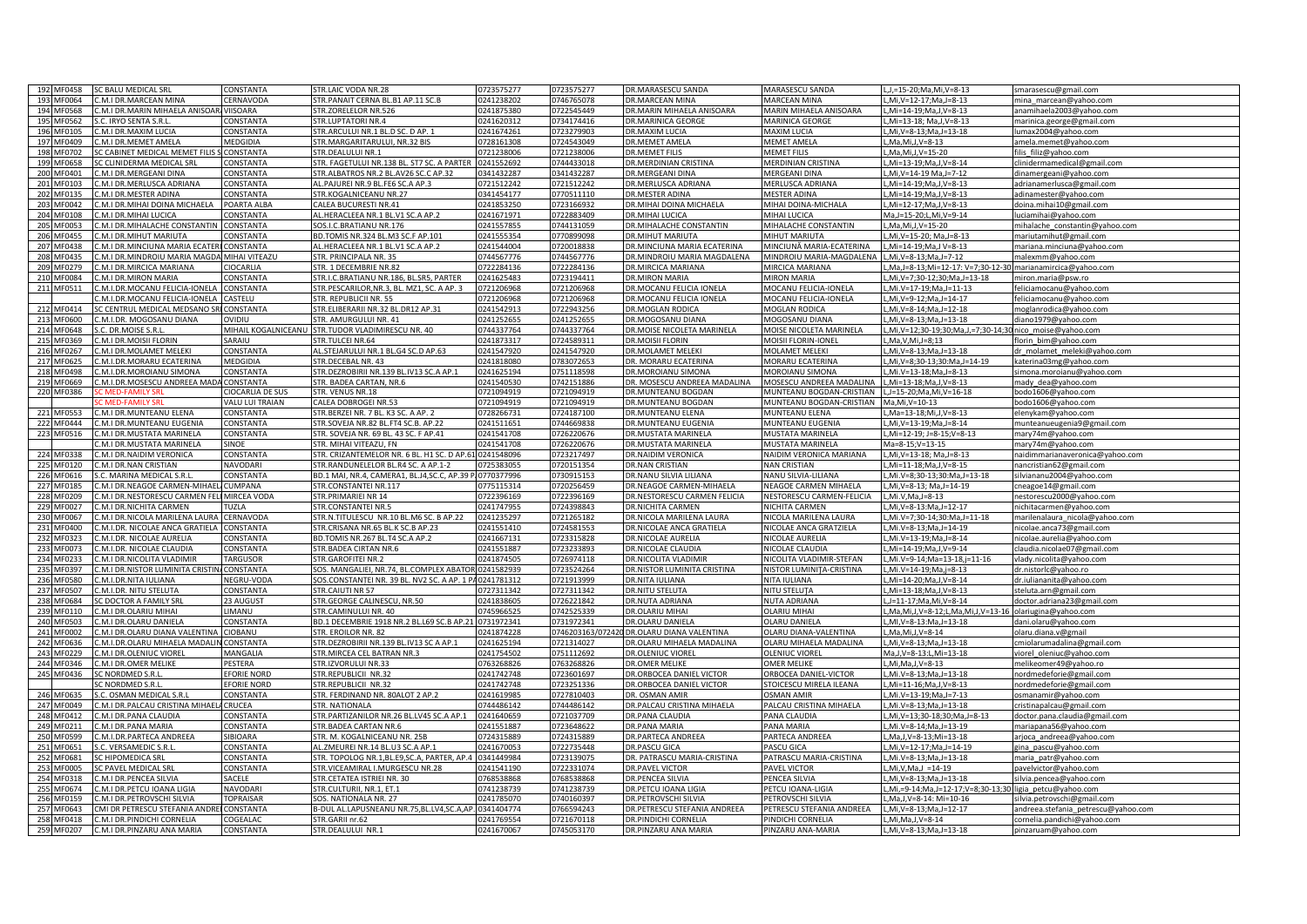|     | 260 MF0427 | C.M.I DR.PISTOLEA VICTOR                                                | COGEALAC                   | STR.GARILNR.3                                                   | 0241769473               | 0723237613               | DR.PISTOLEA VICTOR                                                                   | <b>PISTOLEA VICTOR</b>                | L,Mi=13-16;Ma,J,Vi=8-11                                  | vipistolea@yahoo.com                             |
|-----|------------|-------------------------------------------------------------------------|----------------------------|-----------------------------------------------------------------|--------------------------|--------------------------|--------------------------------------------------------------------------------------|---------------------------------------|----------------------------------------------------------|--------------------------------------------------|
|     |            | C.M.I DR.PISTOLEA VICTOR                                                | INTINELE                   | STR. BASARABIA                                                  | 0241769473               | 0723237613               | <b>DR.PISTOLEA VICTOR</b>                                                            | <b>PISTOLEA VICTOR</b>                | L.Mi=17-19:Ma.J=12-14:Vi=12-14                           | vipistolea@yahoo.com                             |
|     | 261 MF0675 | C.M.I. DR.PLAESU ANCA ELENA                                             | MURFATLAR                  | ALEEA LALELELOR, NR.1                                           | 0766588407               | 0766588407               | DR. PLAESU ANCA ELENA                                                                | <b>LAESU ANCA ELENA</b>               | L.Mi.V=13-18:Ma.J=8-13                                   | cmi.dr.plaesuanca@gmail.com                      |
|     | 262 MF0241 | C.M.I DR.POACA ELENA                                                    | CONSTANTA                  | STR.IZVOR NR.27                                                 | 0341173827               | 0723602758               | DR.POACA ELENA                                                                       | POACA ELENA                           | L, Mii=12-17; Ma, J, V=7-12                              | elenapoaca@yahoo.com                             |
|     | 263 MF0588 | C.M.I.DR.POPA CRISTINA MAGDALEN                                         | CONSTANTA                  | B-DUL TOMIS NR. 141 A                                           | 0744381697               | 0744381697               | DR.POPA CRISTINA MAGDALENA                                                           | POPA CRISTINA MAGDALENA               | L,Mi, V=8-13; Ma, J. V=12-17                             | popacristina_2005@yahoo.com                      |
|     | 264 MF0164 | C.M.I DR.POPA ELENA                                                     | CONSTANTA                  | STR.ION URSU NR.49 BL.N2A SC.A AP.3                             | 0241684848               | 0723379790               | DR.POPA ELENA                                                                        | POPA ELENA                            | L, Mi, V=8; 30-13, 30; Ma, J=14-19                       | mdprelena@yahoo.com                              |
|     | 265 MF0044 | C.M.I DR.POPA ZITTA ROZALIA                                             | CONSTANTA                  | BD.AL.LAPUSNEANU NR.108 BL.L2 SC. D AP.63 0241642200            |                          | 0726308862               | DR.POPA ZITTA ROZALIA                                                                | POPA ZITTA-ROZALIA                    | L, Mi=13-18; Ma, J, V=08; 30-13; 30                      | zittapopa@yahoo.com                              |
|     | 266 MF0198 | .M.I DR.POPESCU IONICA                                                  | CONSTANTA                  | STR.PAJUREI NR.9 BL.FE6 SC.A AP.3                               | 0744422490               | 0744422490               | DR.POPESCU IONICA                                                                    | POPESCU IONICA                        | L.Ma.Mi.J.V=13-18                                        | cminvpopescu@yahoo.com                           |
|     | 267 MF0416 | .M.I DR.POPESCU MINODOR ION                                             | NDEPENDENTA                | <b>STR. CONSTANTEI NR. 47</b>                                   | 0241857863               | 0723428794               | DR.POPESCU MINODOR ION                                                               | OPESCU MINODOR-ION                    | L,Ma,Mi,J,V=8-14                                         |                                                  |
|     |            | .M.I DR.POPI GABRIELA                                                   | ON CORVIN                  | STR. SF. AP.ANDREI NR. 44                                       |                          |                          | DR.POPI GABRIELA                                                                     | OPI GABRIELA                          |                                                          | popescuminodor@yahoo.com                         |
|     | 268 MF0406 |                                                                         |                            |                                                                 | 0241856342               | 0766318685               |                                                                                      |                                       | Ma,=10-13;Mi,V=9-15                                      | popigabriela@yahoo.com                           |
|     |            | .M.I DR.POPI GABRIELA                                                   | CONSTANTA                  | STR. NICOLAE GRINDEANU NR. 62                                   | 0241856342               | 0766318685               | <b>DR.POPI GABRIELA</b>                                                              | <b>POPI GABRIELA</b>                  | L=9-15;Ma=15-18;J=13-19                                  | popigabriela@yahoo.com                           |
|     | 269 MF0040 | C.M.I DR.POPIRTAN ADRIAN                                                | COBADIN                    | SOS.VIISOAREI NR.29                                             | 0745021057               | 0745021057               | DR.POPIRTAN ADRIAN                                                                   | POPIRTAN ADRIAN                       | L, Ma, Mi, J, V=8-13                                     | adrianpopirtan@gmail.com                         |
|     | 270 MF0633 | S.C.EURODIALIZA S.R.L                                                   | MANGALIA                   | STR. MIRCEA CEL BATRAN NR. 3                                    | 0241750510               | 0771681845               | SLAVESCU VIOLETA                                                                     | POPOVICI IULIAN-ALEXANDRU             | L,Mi, V=9-16                                             | mf.popovici@yahoo.com;eurodializa@yahoo.com      |
|     |            | S.C.EURODIALIZA S.R.L                                                   | MANGALIA                   | STR. MIRCEA CEL BATRAN NR. 3                                    | 0241750510               | 0771681845               | <b>SLAVESCU VIOLETA</b>                                                              | MIHAI ENIKO                           | L,Mi,V=12-19;Ma,J=8-15                                   | mf.popovici@yahoo.com                            |
|     |            | S.C.EURODIALIZA S.R.L                                                   | MANGALIA                   | STR. MIRCEA CEL BATRAN NR. 3                                    | 0241750510               | 0771681845               | <b>SLAVESCU VIOLETA</b>                                                              | ORDANOAIA AURORA                      | L,Mi=12-17;Ma,J,V=8-13                                   | aurora dior@yahoo.com;eurodializa@yahoo.com      |
|     |            | S.C.EURODIALIZA S.R.L                                                   | <b>IEPTUN</b>              | STR. PLOPILOR BL C10 PARTER                                     | 0241750510               | 0771681845               | <b>SLAVESCU VIOLETA</b>                                                              | POPOVICI IULIAN-ALEXANDRU             | $Ma.J.=9-16$                                             | mf.popovici@yahoo.com                            |
|     | MF0579     | .M.I.DR.PRICEPUTU-DAN CRISTINA                                          | <b>OBROMIR</b>             | STR. BANEASA NR. 1                                              | 0743180039               | 0721247514               | DR.PRICEPUTU-DAN CRISTINA                                                            | PRICEPUTU-DAN CRISTINA                | "Ma,Mi,J,V=10-17                                         | crisdan_79@yahoo.com                             |
|     | 272 MF0079 | .M.I DR.PRIOTEASA NICOLETA                                              | AMZACEA                    | STR. AMZACEI NR. 25                                             | 0241819950               | 0723346727               | DR.PRIOTEASA NICOLETA                                                                | PRIOTEASA NICOLETA                    | L,V=8-13;Ma,J=11-16                                      | prioteasa.nicoleta@yahoo.com                     |
|     |            | .M.I DR.PRIOTEASA NICOLETA                                              |                            | GENERAL SCARISOREANUSTR. GENERAL SCARISOREANU, FN               | 0241819950               | 0723346727               | DR.PRIOTEASA NICOLETA                                                                | PRIOTEASA NICOLETA                    | $M = 8-13$                                               | prioteasa.nicoleta@yahoo.com                     |
|     | 273 MF0337 | C.M.I DR.PROCOP ECATERINA                                               | CONSTANTA                  | B-DUL FERDINAND NR. 61 BL. A7. SC. B.AP.39                      | 0241611744               | 0722143982               | DR.PROCOP ECATERINA                                                                  | PROCOP ECATERINA-GEORGETA             | L, Mi.V=8-13; Ma, J=13-18                                | ecaterina.procop@yahoo.com                       |
|     | 274 MF0672 | C.M.I DR.PUFLENE GEORGE                                                 | CONSTANTA                  | ALEEA HERACLEEA, NR.1, BL.V1,SC.C,AP43                          | 0746746929               | 0746746929               | DR.PUFLENE GEORGE                                                                    | PUFLENE GEORGE                        | L,Mi, V=8-13; Ma, J=13:30-18:30                          | dr.puflene.george@gmail.com                      |
|     | 275 MF0657 | .C. BEST MED ACTIV SRL                                                  | CORBU                      | STR. PRINCIPALA NR.82                                           | 0735998657               | 0735998657               | DR.RADU DANIEL IOAN                                                                  | RADU DANIEL IOAN                      | L,Mi,V=7-14;Ma,J =12-19                                  | danradu2001@gmail.com                            |
|     | 276 MF0096 |                                                                         | <b>MEDGIDIA</b>            | <b>STR.DECEBAL NR. 43</b>                                       | 0241820002               | 0721213475               |                                                                                      |                                       |                                                          |                                                  |
|     |            | M.I DR. RADU VICTORINA VALERIO                                          |                            |                                                                 |                          |                          | DR.RADU VICTORINA VALERICA                                                           | RADU VICTORINA-VALERICA               | L, Mi. V=13-19; Ma, J=8-14                               | raduvictorina.cmi@gmail.com                      |
|     | 277 MF0614 | .C.MEDICALIS FAMILY SOFIMED S.R                                         | <b>MEDGIDIA</b>            | STR.ION CREANGA NR.18                                           | 0722660006               | 0722660006               | DR.SOROCEANU FLORICA                                                                 | RADU ANDREEA OLIVIA                   | "Ma,Mi,J,V=8-15                                          | sofimed48@yahoo.com                              |
|     | 278 MF0220 | .M.I DR.RADUCAN STEFAN MIOREL                                           | CONSTANTA                  | STR.IZVOR NR.27                                                 | 0241547851               | 0241547851               | DR.RADUCAN STEFAN MIOREL                                                             | RADUCAN STEFAN MIOREL                 | L,Ma=14-19:Mi, J,V=8-13                                  | mio_r53@yahoo.com                                |
|     | 279 MF0060 | C.M.I DR.RASLEANU CAMELIA                                               | NICOLAE BALCESCU           | STR.MIHAI EMINESCU nr.27A                                       | 0241257920               | 0742294114               | DR.RASLEANU CAMELIA                                                                  | RASLEANU CAMELIA                      | L, Mi, V=8; 30-13'30: Ma, J=12-17                        | camelia.rasleanu@yahoo.com                       |
|     | 280 MF0217 | C.M.I DR.RESID MELEK                                                    | TUZLA                      | STR.CONSTANTEI NR. 5                                            | 0241747440               | 0724734454               | DR.RESID MELEK                                                                       | <b>RESID MELEK</b>                    | L.Mi.V=13-18:Ma.J=10-15                                  | melek_resid@yahoo.com                            |
|     | 281 MF0641 | C.M.I.DR. RISTEA-KOMORNICKI IONE VALU LUI TRAIAN                        |                            | STR. CALEA DOBROGEI NR. 122B                                    | 0770518930               | 0770518930               | DR.RISTEA-KOMORNICKI IONELA DANA RISTEA-KOMORNICKI IONELA DAN L,Mi.V=14-19;Ma,J=8-13 |                                       |                                                          | dana_ionela_1@yahoo.com                          |
|     | 282 MF0574 | S.C.CENTRUL MEDICAL RIZEA S.R.L.                                        | CONSTANTA                  | STR.TEPES VODA NR.18A                                           | 0752192910               | 0751303969               | DR.RIZEA MIHAI-LUCIAN                                                                | RIZEA ILIE ANDREI                     | L.Mi.V=8-13:Ma.J=12-17                                   | office@cmrizea.ro                                |
|     | 283 MF0063 | C.M.I DR.ROGOJINA ELENA                                                 | UZLA                       | STR.MECANIZARII NR.18                                           | 0241747353               | 0722786671               | DR.ROGOJINA ELENA                                                                    | IOGOJINĂ FI FNA                       | L.Mi.V=8-14:Ma.J.=12:30-18:30                            | elenagrogojina@gmail.com                         |
|     | 284 MF0155 | .M.I DR.ROGOJINA MARIA CARMEI                                           | <b>OROBANTU</b>            | STR.GENERAL DUMITRESCU NR 18A                                   | 0241876708               | 0724385597               | DR.ROGOJINA MARIA CARMEN                                                             | ROGOJINĂ MARIA-CARMEN                 | L, Mi. V=12-17; Ma, J=9; 30-14; 30                       | rogojinacarmen@yahoo.com                         |
|     | 285 MF0441 | C MEDICOM NOVO 2010 SR                                                  | JVIDIU                     | SOS.NATIONALA NR.91                                             | 0241255453               | 0726268977               | DR.ROSU MADALINA-ANCA                                                                | ROSU MADALINA ANCA                    | L, Mi, V=14-20; Ma, J=8-14                               | rosu.madi@vahoo.con                              |
|     | 286 MF0144 | C.M.I DR.ROTARU FLORICA                                                 | CONSTANTA                  | STR.ANA IPATESCU NR. 57                                         | 0241689489               | 0745064318               | DR.ROTARU FLORICA                                                                    | ROTARU FLORICA                        | L,Mi.V=8-13;Ma,J=12-17                                   | florica_rotaru@yahoo.com                         |
|     | 287 MF0618 | .M.I.DR.RUSE MARILENA                                                   | <b>TECHIRGHIOI</b>         | STR.VICTORIEI NR.12                                             | 0726019966               | 0726019966               | DR.RUSE MARILENA                                                                     | RUSE MARILENA                         | L,Mi,V=9-14: Ma, J=14-19                                 | rusemarilena1983@gmail.com                       |
|     |            |                                                                         |                            |                                                                 |                          |                          |                                                                                      |                                       |                                                          |                                                  |
|     | 288 MF0030 | M.I DR.RUSU GABRIELA CRISTINA                                           | MEDGIDIA                   | STR.SCARLAT VARNAV NR.12B LOT 1 SC. A PAR 0341179815            |                          | 0745068213               | DR.RUSU GABRIELA CRISTINA                                                            | <b>RUSU GABRIELA-CRISTINA</b>         | L, Mi=13-18: Ma, J, V=7-12                               | rusu.gabi@yahoo.com                              |
|     | 289 MF0566 | M.I DR.SABAU NICOLETA-MARIET                                            | <b>ALU LUI TRAIAN</b>      | <b>STR.CALEA DOBROGEI NR.53</b>                                 | 0745225974               | 0745225974               | DR.SABAU NICOLETA-MARIETA                                                            | ABAU NICOLETA MARIETA                 | L.Mi.V=13-18:Ma.J=8-13                                   | gncsab@yahoo.com                                 |
|     | 290 MF0271 | .M.I DR.SALAHORU MIOARA                                                 | 23 AUGUST                  | STR. PRINCIPALA BL. C SC. B AP. 22                              | 0241733723               | 0724009896               | DR.SALAHORU MIOARA                                                                   | <b>ALAHORU MIOARA</b>                 | "Mi, V=13;30-16;30;Ma, J=9-15                            | msalahoru@yahoo.com                              |
|     |            |                                                                         |                            |                                                                 |                          |                          |                                                                                      |                                       |                                                          |                                                  |
|     |            | .M.I DR.SALAHORU MIOARA                                                 | PECINEAGA                  | STR. STEFAN CEL MARE,FN                                         | 0241733723               | 0724009896               | DR.SALAHORU MIOARA                                                                   | <b>SALAHORU MIOARA</b>                | L,Mi.V=9;30-12;30                                        | msalahoru@yahoo.com                              |
|     | 291 MF0598 | C.M.I.DR. SANDA ANCA                                                    | UMINA                      | STR. MARE NR. 170                                               | 0786038037               | 0745305360               | DR.SANDA ANCA                                                                        | SANDA ANCA                            | L, Mi, V=12-18; Ma, J=8-14                               | ancamaciac@yahoo.com                             |
|     | 292 MF0143 | SC IATRO CLINIC SRL                                                     | CERNAVODA                  | STR.UNIRII NR.6 BL.M6A SC. B AP.22                              | 0241238535               | 0723308516               | DR.SAVA DRAGOS                                                                       | SAVA DRAGOS-PAUL                      | L,Mi.V=8;30-13;30:Ma,J=12;30-17;30 dragos_sava@yahoo.com |                                                  |
|     | 293 MF0315 | C.M.I DR.SCHIOPU NICOLETA CARME CONSTANTA                               |                            | STR.CPT.DOBRILA EUGENIU NR.1 BL.I AP.33 9                       | 0241551754               | 0723562647               | DR.SCHIOPU NICOLETA CARMEN                                                           | <b>SCHIOPU NICOLETA-CARMEN</b>        | L,Mi, V = 8-13; Ma, J = 12-17                            | nicoletaschiopu19@yahoo.com                      |
|     | 294 MF0050 | C.M.I DR.SCORTIA SILVIA                                                 | CONSTANTA                  | B-DUL I.C. BRATIANU NR. 86 BL. SR5 PARTER                       | 0241697720               | 0740768437               | DR.SCORTIA SILVIA                                                                    | <b>SCORTIA SILVIA</b>                 | L.Mi.V=8-14:Ma.J=13-19                                   | silviascortia@yahoo.com                          |
|     |            |                                                                         |                            |                                                                 |                          |                          |                                                                                      |                                       |                                                          |                                                  |
|     | 295 MF0131 | .M.I DR.SCURTU NICOLETA LAUREN                                          | MANGALIA                   | STR.M.I.DOBROGEANU GHEREA NR. 1 BL.N3 9                         | 0241754540               | 0748221700               | DR.SCURTU NICOLETA LAURENTIA                                                         | SCURTU NICOLETA-LAURENTA              | L, Mi=12-17; Ma, J, V=8-1                                | mar91956@yahoo.com                               |
|     | 296 MF0515 | .M.I.DR. SECU SORIN                                                     | <b>IEGRU-VODA</b>          | STR. CONSTANTEI, NR. 24 BL. NV4 PARTER                          | 0241780024               | 0766205641               | DR.SECU SORIN                                                                        | <b>SECU SORIN</b>                     | .,Mi,V=7-14;Ma,J=12-19                                   | sorin.secu@yahoo.com                             |
|     | 297 MF0295 | .M.I DR.SERBAN MARGARETA                                                | MANGALIA                   | STR.M.I.DOBROGEANU BL.N3 AP.1                                   | 0241751986               | 0745862284               | DR.SERBAN MARGARETA                                                                  | SERBAN MARGARETA                      | L, Mi.=13-18; Ma, J, V=8-13                              | margareta.serban55@yahoo.com                     |
|     | 298 MF0362 | <b>SCM STEAUA SUDULUI MED</b>                                           | CONSTANTA                  | STR. BOGDAN VODA NR. 64                                         | 0241691600               | 0742046230               | DR.BOTNARCIUC MIHAELA                                                                | SERBAN MARIANA                        | L,Ma,Mi,J,V=11-16                                        | comimbotancius@vaboo.co                          |
|     | 299 MF0567 | S.C. CRISMAR CABINET MEDICAL MA CONSTANTA                               |                            | STR.I.G.DUCA NR.85 BL.L40 SC.A PARTER AP.4 0241542218           |                          | 0723486195               | DR.MANGOIANU ELENA                                                                   | SANDU VIOLETA                         | L, Mi. V=13-18; Ma, J=7; 30-12; 30                       | srlcrismar@yahoo.com                             |
|     | 300 MF0196 | C.M.I DR.SIMA ANCA                                                      | CONSTANTA                  | B-DUL ALEXANDRU LAPUSNEANU NR.75 BL.LV40241631464               |                          | 0723390767               | DR.SIMA ANCA                                                                         | <b>SIMA ANCA</b>                      | L, Mi.V=12-17; Ma, J=7-12                                | drsima anca@yahoo.com                            |
|     | 301 MF0283 | .M.I DR.SIMIONESCU CRISTINA MA                                          | CONSTANTA                  | TR. NICOLAE IORGA, NR.28, BL.MD6B, PARTER 0241618681            |                          | 0744485185               | DR.SIMIONESCU CRISTINA MARIA                                                         | <b>SIMIONESCU CRISTINA MARIA</b>      | L, Mi. V=8-14; Ma, J=13-19                               | imcris69@yahoo.com                               |
|     | 302 MF0695 | <b>SC ANTONIA MEDICAL SRL</b>                                           | CONSTANTA                  | AL.EGRETEI NR.10 BL.AV21A SC. B AP.11                           | 0241683469               | 0728129123               | DR. SIRBU LACRAMIOARA ELVIRA                                                         | IRBU LACRAMIOARA ELVIRA               | L, Mi, V=8-13; Ma, J=13-18                               | cabinet_drsirbu@yahoo.com                        |
|     | 303 MF0009 | .M.I DR.SLATINEANU MARIA                                                | <b>EFORIE SUD</b>          | STR.NEGRU VODA NR.31                                            | 0241748317               | 0723927200               | DR.SLATINEANU MARIA                                                                  | SLATINEANU MARIA                      | .,Mi.V=8-13;Ma,J=12-17                                   | cabinet medical slatineanu maria@yahoo.com       |
|     | 304 MF0660 | SC BALTHAZAR MED SRL                                                    | <b>CERNAVODA</b>           | STR. SALCIEI NR.4, BL. H9, SC.A, AP.1                           | 0731793908               | 0731793908               | DR.SMEU ANTONETA ELENA                                                               | SMEU ANTONETA ELENA                   | L, Ma, Mi, J, V=8-14                                     | elena_bilcu2007@yahoo.com                        |
|     | 305 MF0603 | C.M.I.DR.SNACOV FLORENTINA                                              | ADAMCLISI                  | STR. DECEBAL, NR.62                                             | 0765826586               | 0765826586               | DR. SNACOV FLORENTINA                                                                | SNACOV FLORENTINA                     | L, Mi, Ma, J, V=8-13                                     | mfloriy@yahoo.com                                |
|     | 306 MF0251 | C.M.I DR.SOIUM LEMAN                                                    | 2 MAI                      | STR. MIHAIL KOGALNICEANU                                        | 0725933099               | 0749551788               | DR.SOIUM LEMAN                                                                       | <b>SOIUM LEMAN</b>                    | L,Mi=12-18;Ma,J,V=8-14                                   | soiumleman@yahoo.com                             |
|     | 307 MF0415 | C.M.I DR.SPANDOLE LUCRETIA                                              | CONSTANTA                  | STR.SOVEJA NR.90 BL.FT5 Ap.2 SC A                               | 0341461629               | 0740256346               | DR.SPANDOLE LUCRETIA                                                                 | SPANDOLE LUCRETIA                     | L,Mi=14-19;Ma,J,V=9-14                                   | spandolel@yahoo.com                              |
|     | 308 MF0683 | C.M.I. DR.SPERLEA DANIEL/                                               |                            | B-DUL FERDINAND.NR.112, BL.R2, SC.C. AP.31 0727339284           |                          | 0727339284               | DR. SPERLEA DANIELA                                                                  | SPERLEA DANIELA                       | L.Mi.V=14-19:Ma.J=8-13                                   |                                                  |
|     |            |                                                                         | CONSTANTA                  |                                                                 |                          |                          |                                                                                      |                                       |                                                          | dana sperlea@yahoo.com                           |
|     | 309 MF0475 | C.M.I.DR. STAICU ADRIANA                                                | CONSTANTA                  | STR.AVRAM IANCU NR.45-53 BL L102 SC.A AP. 0241610729            |                          | 0720538398               | DR.STAICU ADRIANA                                                                    | <b>STAICU ADRIANA</b>                 | L.Mi.V=8-13:Ma.J=13-18                                   | staicua2001@yahoo.com                            |
|     | 310 MF0518 | .M.I DR.STANIMIR FLORIN                                                 | ALIMAN                     | STR.PRINCIPALA NR.42                                            | 0730216444               | 0730216444               | DR.STANIMIR FLORIN                                                                   | <b>STANIMIR FLORIN</b>                | L=13;30-19;30;Ma,Mi,J,V=7;30-13;30                       | florinstanimir@gmail.com                         |
|     | 311 MF0533 | .M.I.DR.STATE MIHAELA                                                   | AGIGEA                     | STR.AVRAM IANCU, 2A                                             | 0241738404               | 0744874094               | DR.STATE MIHAELA                                                                     | <b>STATE MIHAELA</b>                  | L,Mi,V=13-18;Ma,J=8-1                                    | michinelam@gmail.cor                             |
|     | 312 MF0686 | .M.I. DR. STEFAN GEORGIANA                                              | <b>NAVODARI</b>            | STR.ALBINELOR. NR.15D                                           | 0767241856               | 0767241856               | <b>DR.STEFAN GEORGIANA</b>                                                           | <b>STEFAN GEORGIANA</b>               | L,Mi=13-18;Ma,J,V=8-13                                   | dr.stefan.georgiana@gmail.com                    |
|     | 313 MF0429 | .M.I DR.STEFAN MELANIE                                                  | NAVODARI                   | STR.NUFERILOR BL.36 EST AP.21                                   | 0740069082               | 0740069082               | DR.STEFAN MELANIE                                                                    | <b>STEFAN MELANIE</b>                 | .,Mi.V=12-19;Ma,J=8-15                                   | mmmstefan@yahoo.com                              |
|     | 314 MF0676 | .C. STEEU MED S.R.L                                                     | <b>MIHAIL KOGALNICEANU</b> | STR.TUDOR VLADIMIRESCU, NR.40                                   | 0745010122               | 0745010122               | DR.STEFU VASILE MIHAI                                                                | STEFU VASILE MIHAI                    | .,Mi=14-19;Ma,J,V=8;30-13;30                             | stefumihai@yahoo.com                             |
|     | 315 MF0556 | M.I DR. STOIAN STELUTA                                                  | <b>IARSOVA</b>             | <b>STR. TRAIAN NR. 12</b>                                       | 0241871323               | 0724139504               | DR.STOIAN STELUTA                                                                    | <b>TOIAN STELUTA</b>                  | .Mi.V=8:30-14:Ma.J=13:30-19:30:V                         | = stoian_steluta@yahoo.com                       |
|     |            | .M.I DR. STOIAN STELUTA                                                 | <b>ORIA</b>                | STR. PRINCIPALA                                                 | 0241871323               | 0724139504               | DR.STOIAN STELUTA                                                                    | <b>TOIAN STELUTA</b>                  | "Mi=14;30-17;30;V=14-15                                  | stoian_steluta@yahoo.com                         |
|     | 316 MF0246 | .M.I DR.STUPARU DOINA                                                   | UIQIVC                     | STR.AMURGULUI, NR.41                                            | 0241252655               | 0728938317               | DR.STUPARU DOINA                                                                     | <b>STUPARU DOINA</b>                  | L, Mi, V=14-19; Ma, J=-8-13                              | drdoina_stuparu@yahoo.es                         |
|     | 317 MF0313 | C.M.I DR.SURDEANU ALINA LUIZA                                           | <b>GHINDARESTI</b>         | STR. SCOLII, NR. 435                                            | 0744813488               | 0744813488               | DR.SURDEANU ALINA LUIZA                                                              | SURDEANU ALINA LUIZA                  | L, Ma, Mi.J, V=8-13                                      | surdeanu_lucian@yahoo.com                        |
|     | 318 MF0343 | C.M.I DR.SURDU DAN                                                      |                            |                                                                 |                          |                          | DR.SURDU DAN                                                                         | SURDU DAN                             |                                                          |                                                  |
|     |            |                                                                         | CONSTANTA                  | AL.PORTULUI NOU NR.6A BL.UM6 SC. 4 AP.3                         | 0241583873               | 0722930990               |                                                                                      |                                       | L, Mi, J=13-18; Ma, V=8-13                               | surdudn@yahoo.com                                |
|     | 319 MF0399 | SC UNIMED OVIDIU SRL                                                    | UIUIVC                     | SOS.NATIONALA NR.60                                             | 0241252739               | 0726190419               | DR.SURUBARU MARILENA                                                                 | SURUBARU MARILENA                     | L,Mi, V=8-13: Ma, J=13-18                                | marilenasurubaru@yahoo.co.uk                     |
|     | 320 MF0697 | SC BELA SZAKE SRI                                                       | <b>STEFAN CEL MARE</b>     | <b>NCINTA SCOLII PRIMARE .NR. 3</b>                             | 0730090493               | 0730090493               | DR. SZOKE BELA                                                                       | SZOKE BELA                            | L.Mi=8-13:Ma.J.V=13-18                                   | belaszoke1971@yahoo.com                          |
| 321 | MF0637     | C MARIA SANA CENTER S.R.I                                               | OGEALA                     | STR. LICEULUI NR.32                                             | 0241769495               | 0724200422               | DR.TALPAU ELENA                                                                      | TALPAU ELENA                          | "Mi., V=8-14: Ma, J=8-11                                 | elenatalpau@yahoo.com                            |
|     | 322 MF0505 | SC MARIA SANA CENTER S.R.L<br>C.M.I.DR.TANASE NARCISA PETRUTA CONSTANTA | <b>NUNTASI</b>             | STR. ALBATROSULUI NR. 28<br>B-DUL TOMIS NR.149 BL.A2 SC.C AP.42 | 0241769495<br>0741023098 | 0724200422<br>0741023098 | DR.TALPAU ELENA<br>DR.TANASE NARCISA PETRUTA                                         | TALPAU ELENA<br><b>TANASE NARCISA</b> | Ma,J=12-15<br>Ma, Mi, V=8-13; Ma, J=13-19                | elenatalpau@yahoo.com<br>tanasenarcisa@yahoo.com |